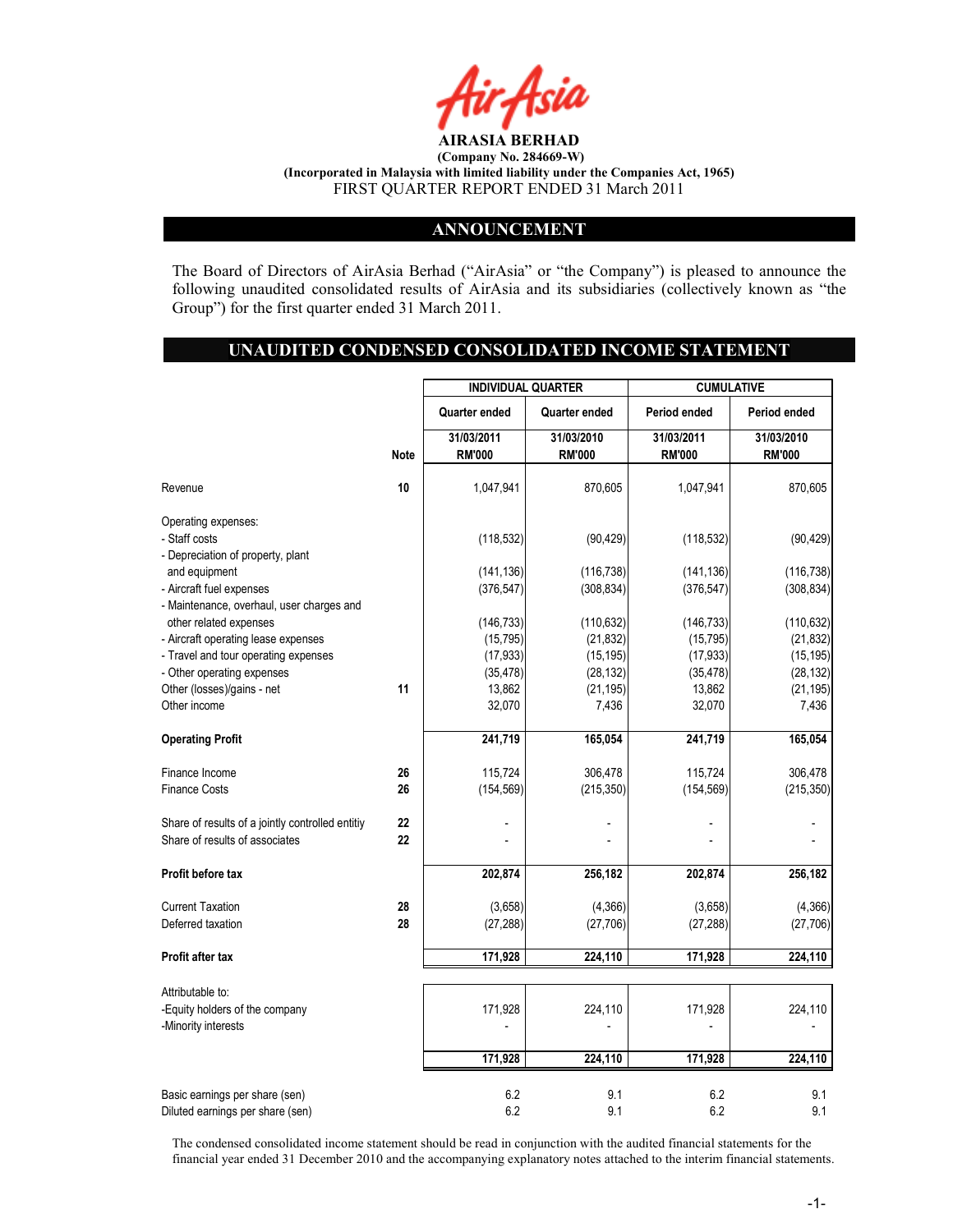Air Asia

## UNAUDITED CONDENSED CONSOLIDATED STATEMENT OF COMPREHENSIVE **INCOME**

|                                                                                                          |             | <b>INDIVIDUAL QUARTER</b>   |                             | <b>CUMULATIVE</b>           |                             |
|----------------------------------------------------------------------------------------------------------|-------------|-----------------------------|-----------------------------|-----------------------------|-----------------------------|
|                                                                                                          |             | Quarter ended               | Quarter ended               | Year ended                  | Year ended                  |
|                                                                                                          | <b>Note</b> | 31/03/2011<br><b>RM'000</b> | 31/03/2010<br><b>RM'000</b> | 31/03/2011<br><b>RM'000</b> | 31/03/2010<br><b>RM'000</b> |
| Profit/(Loss) for the period                                                                             |             | 171.928                     | 224.110                     | 171.928                     | 224,110                     |
| Other comprehensive income / (loss)<br>Cash flow hedges                                                  | 12          | 1,405                       | (11, 150)                   | 1,405                       | (11, 150)                   |
| Total comprehensive income/(loss)<br>for the period                                                      |             | 173,333                     | 212,960                     | 173,333                     | 212,960                     |
| Total comprehensive income/(loss) attributable to:<br>Equity holders of the company<br>Minority Interest |             | 173.333                     | 212,960                     | 173,333                     | 212,960                     |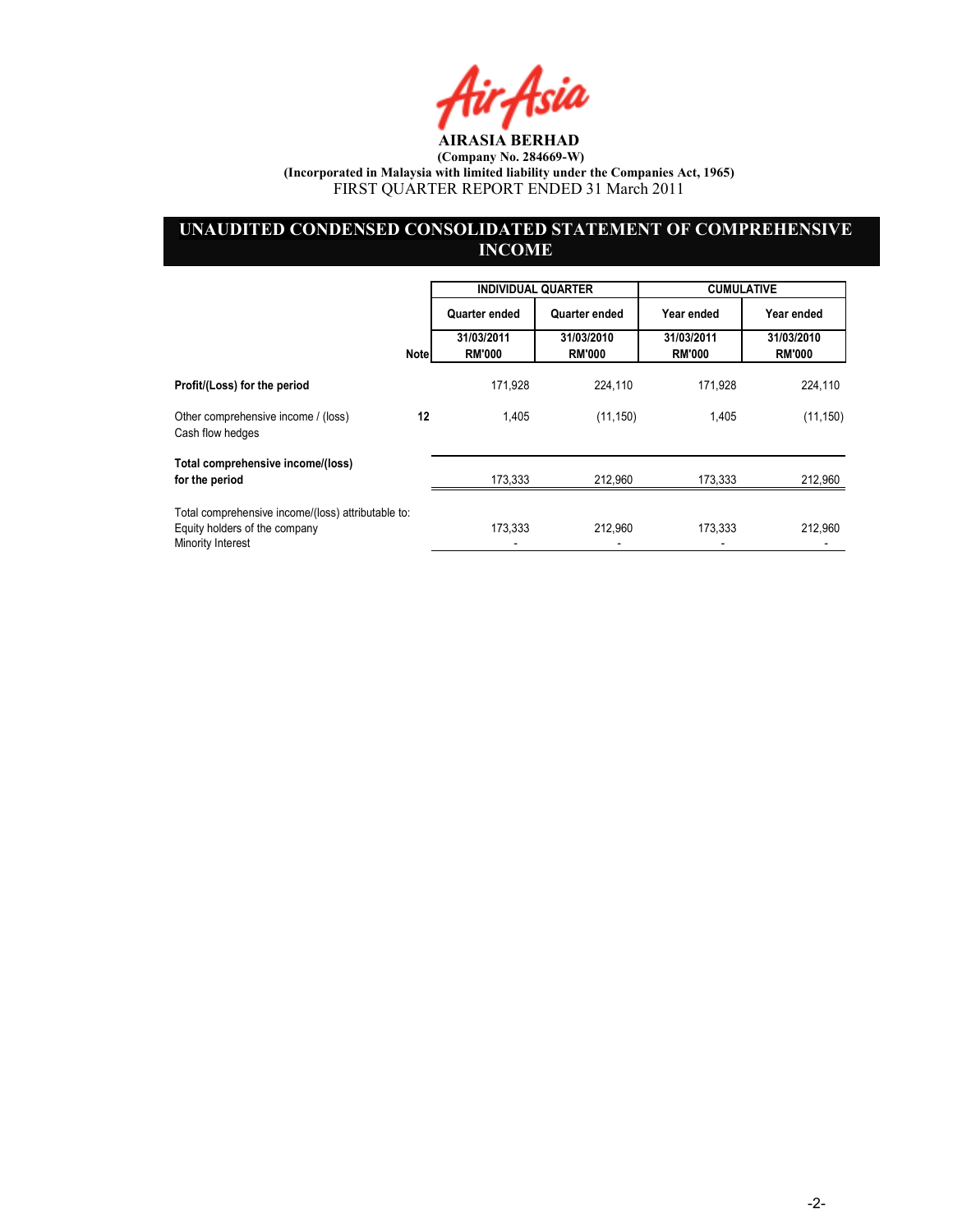tir Asia

## UNAUDITED CONDENSED CONSOLIDATED CASH FLOW STATEMENTS

r

|                                                             | <b>PERIOD ENDED</b>         | <b>PERIOD ENDED</b>         |
|-------------------------------------------------------------|-----------------------------|-----------------------------|
|                                                             | 31/03/2011<br><b>RM'000</b> | 31/12/2010<br><b>RM'000</b> |
| <b>CASH FLOWS FROM OPERATING ACTIVITIES</b>                 |                             |                             |
| Profit/(Loss) before taxation                               | 202,874                     | 1,098,856                   |
| Adjustments:                                                |                             |                             |
| Property, plant and equipment                               |                             |                             |
| - Depreciation                                              | 141,136                     | 519,984                     |
| - Impairment                                                |                             | 6,996                       |
| - Gain on disposal<br>Amortisation of long term prepayments | (20, 744)<br>4,936          | (1, 311)<br>24,741          |
| Amortisation of other investments                           | 3                           | 12                          |
| Unwinding of discount on intercompany receivables           | (2,832)                     | (9,647)                     |
| Fair value losses on derivative financial intruments        | 46,218                      | 295,028                     |
| Net unrealised foreign exchange (gain)/loss                 | (111, 477)                  | (586, 755)                  |
| Interest expense                                            | 92,088                      | 374,364                     |
| Interest income                                             | (14, 670)                   | (66, 699)                   |
|                                                             | 337,532                     | 1,655,569                   |
| Changes in working capital                                  |                             |                             |
| Inventories                                                 | (768)                       | 3,311                       |
| Receivables and prepayments                                 | 229,131                     | (162, 883)                  |
| Trade and other payables<br>Intercompany balances           | (232, 923)                  | 63,453                      |
| Cash generated from / (used in) operations                  | 148,561<br>481,533          | 393,568<br>1,953,018        |
|                                                             |                             |                             |
| Interest paid                                               | (33, 820)                   | (379,099)                   |
| Interest received                                           | 11,838                      | 57,052                      |
| Tax paid                                                    | (5,365)                     | (11,808)                    |
| Net cash from / (used in) operating activities              | 454,186                     | 1,619,163                   |
| <b>CASH FLOWS FROM INVESTING ACTIVITIES</b>                 |                             |                             |
| Property, plant and equipment                               |                             |                             |
| - Additions                                                 | (226, 473)                  | (1,902,833)                 |
| - Proceeds from disposal                                    | 21,256                      |                             |
| <b>Purchase of AFS Financial Asset</b>                      |                             | (16,000)                    |
| Deposit on aircraft purchase                                | (1, 111)                    | 50,808                      |
| Long term prepayments                                       | (4, 105)                    |                             |
| Net cash used in investing activities                       | (210, 433)                  | (1,868,025)                 |
| <b>CASH FLOWS FROM FINANCING FACILITIES</b>                 |                             |                             |
| Proceeds from allotment of shares                           | 2,247                       | 16,948                      |
| Hire purchase instalments paid                              | (9)                         | (57)                        |
| Proceeds from borrowings                                    | 184,235                     | 1,562,856                   |
| Repayment of borrowings                                     | (140, 963)                  | (572, 580)                  |
| Deposits pledged as securities                              | (559)                       | (942)                       |
| Net cash from financing activities                          | 44.951                      | 1,006,225                   |
| <b>NET INCREASE/(DECREASE)</b>                              |                             |                             |
| <b>FOR THE FINANCIAL PERIOD</b>                             | 288,705                     | 757,363                     |
| <b>CASH AND CASH EQUIVALENTS AT BEGINNING</b>               |                             |                             |
| OF THE FINANCIAL PERIOD                                     | 1,475,828                   | 718,465                     |
| <b>CASH AND CASH EQUIVALENTS AT END OF</b>                  |                             |                             |
| <b>FINANCIAL PERIOD*</b>                                    | 1,764,533                   | 1,475,828                   |

\* The balance at end of financial period excludes fixed deposits of RM29.348 million (31/12/10: RM28.789 million) pledged with licensed bank as securities for banking facilities granted to the Company

Net Cash Flow 288,705 757,363

This Condensed Consolidated Cash Flow Statement should be read in conjunction with the Annual Financial Statements for the financial year ended 31 December 2010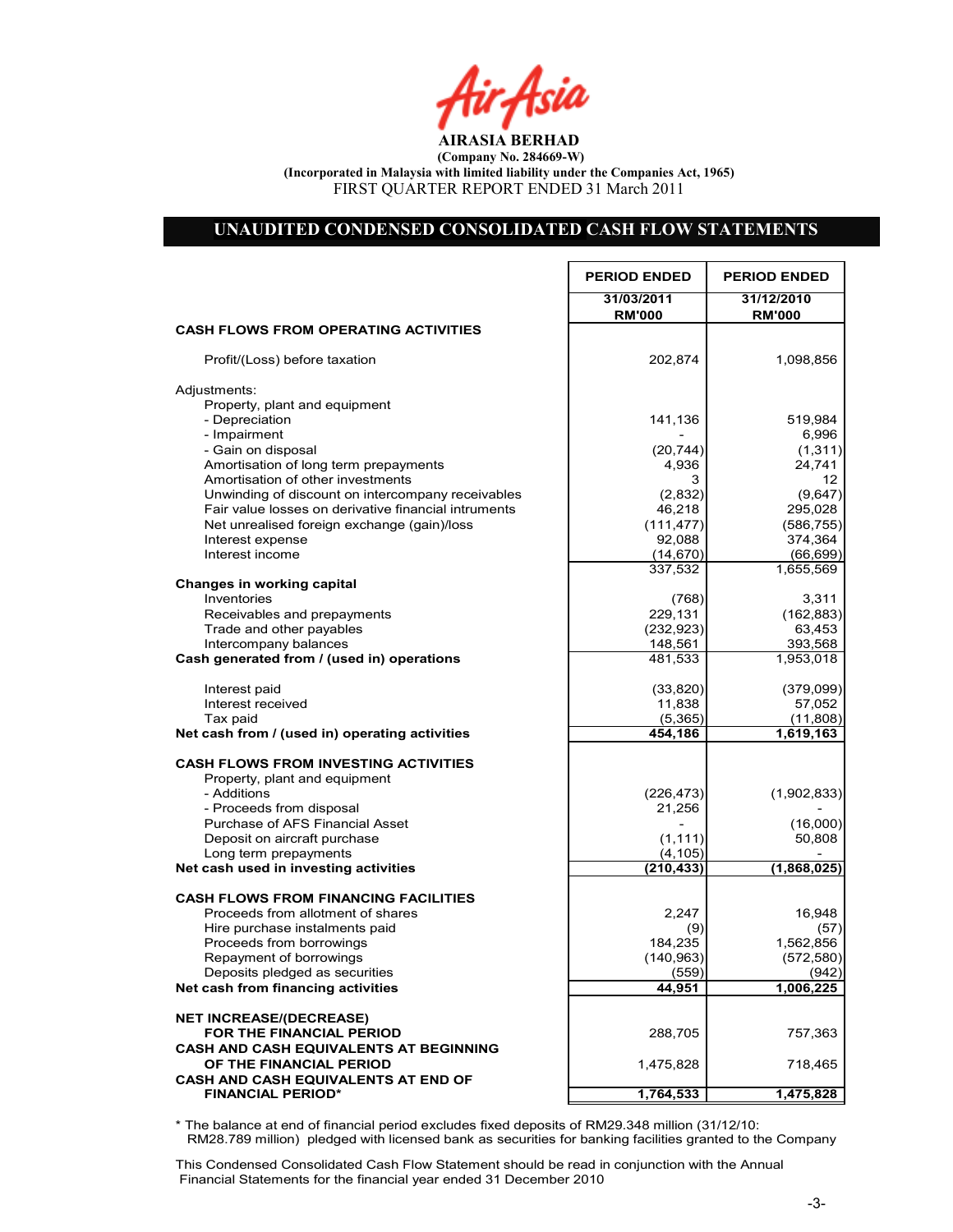Air Asia

## UNAUDITED CONDENSED CONSOLIDATED STATEMENT OF FINANCIAL **POSITION**

|                                               |             | <b>AS AT</b>                | <b>AS AT</b>                |
|-----------------------------------------------|-------------|-----------------------------|-----------------------------|
|                                               |             | 31/03/2011<br><b>RM'000</b> | 31/12/2010<br><b>RM'000</b> |
|                                               | <b>Note</b> |                             |                             |
| <b>NON CURRENT ASSETS</b>                     |             |                             |                             |
| Property, plant & equipment                   | 14          | 9,403,233                   | 9,318,041                   |
| Investment in associates                      |             | 29                          | 29                          |
| Derivative Financial Instruments              | 33          | 22,153                      | 25,544                      |
| Other investments                             |             | 25                          | 25                          |
| <b>AFS Financial Assets</b>                   |             | 152,942                     | 152,942                     |
| Goodwill                                      |             | 8,738                       | 8,738                       |
| Deferred tax asset                            |             | 691,972                     | 719,260                     |
| Long term prepayments                         |             | 22,762                      | 23,593                      |
| Amount due from associates                    |             | 117,964                     | 117,964                     |
|                                               |             | 10,419,818                  | 10,366,136                  |
| <b>CURRENT ASSETS</b>                         |             |                             |                             |
| Inventories (at cost)                         |             | 18,321                      | 17,553                      |
| Derivative Financial Instruments              | 33          | 2,575                       |                             |
| Trade receivables                             |             | 69,063                      | 130,098                     |
| Prepayment, deposits and other receivables    |             | 528,062                     | 711,024                     |
| Deposit on aircraft purchase                  |             | 245,129                     | 248,684                     |
| Amount due from a jointly controlled entity   |             | 31,134                      | 99,802                      |
| Amount due from associates                    |             | 114,164                     | 162,386                     |
| Deposits, bank and cash balances              |             | 1,793,881                   | 1,504,617                   |
| Tax recoverable                               |             | 75                          |                             |
|                                               |             | 2,802,404                   | 2,874,164                   |
| <b>CURRENT LIABILITIES</b>                    |             |                             |                             |
| Trade and other payables                      |             | 735,246                     | 912,943                     |
| Sales in advance                              |             | 329,114                     | 328,549                     |
| <b>Borrowings</b>                             | 32          | 556,231                     | 553,967                     |
| Hire-purchase payables                        |             | 6                           | 15                          |
| Current tax liabilities                       |             | 0                           | 1,632                       |
| Amount due to associate                       |             | 0                           | 5,223                       |
| Amount due to a related co                    |             | 74,705                      | 41,262                      |
|                                               |             | 1,695,302                   | 1,843,591                   |
| <b>NET CURRENT ASSETS</b>                     |             | 1,107,102                   | 1,030,573                   |
| <b>NON CURRENT LIABILITIES</b>                |             |                             |                             |
| Borrowings                                    | 32          | 7,213,519                   | 7,302,884                   |
| Derivative Financial Instruments              | 33          | 496,862                     | 452,865                     |
|                                               |             | 7,710,381                   | 7,755,749                   |
|                                               |             | 3,816,539                   | 3,640,960                   |
| <b>CAPITAL AND RESERVES</b>                   |             |                             |                             |
| Share capital                                 | 7           | 277,552                     | 277,344                     |
| <b>Share Premium</b>                          |             | 1,223,632                   | 1,221,594                   |
| Retained Earnings b/f                         |             | 2,102,571                   | 1,041,160                   |
| Profit/(Losses) for the year                  |             | 171,928                     | 1,061,411                   |
| <b>Other Reserves</b>                         |             | 40,856                      | 39,451                      |
| Shareholders' funds                           |             | 3,816,539                   | 3,640,960                   |
|                                               |             | 3,816,539                   | 3,640,960                   |
| Net assets per share attributable to ordinary |             |                             |                             |
| equity holders of the Company (RM)            |             | 1.38                        | 1.31                        |

The condensed consolidated statement of financial position should be read in conjunction with the audited financial statements for the financial year ended 31 December 2010 and the accompanying explanatory notes attached to the interim financial statements.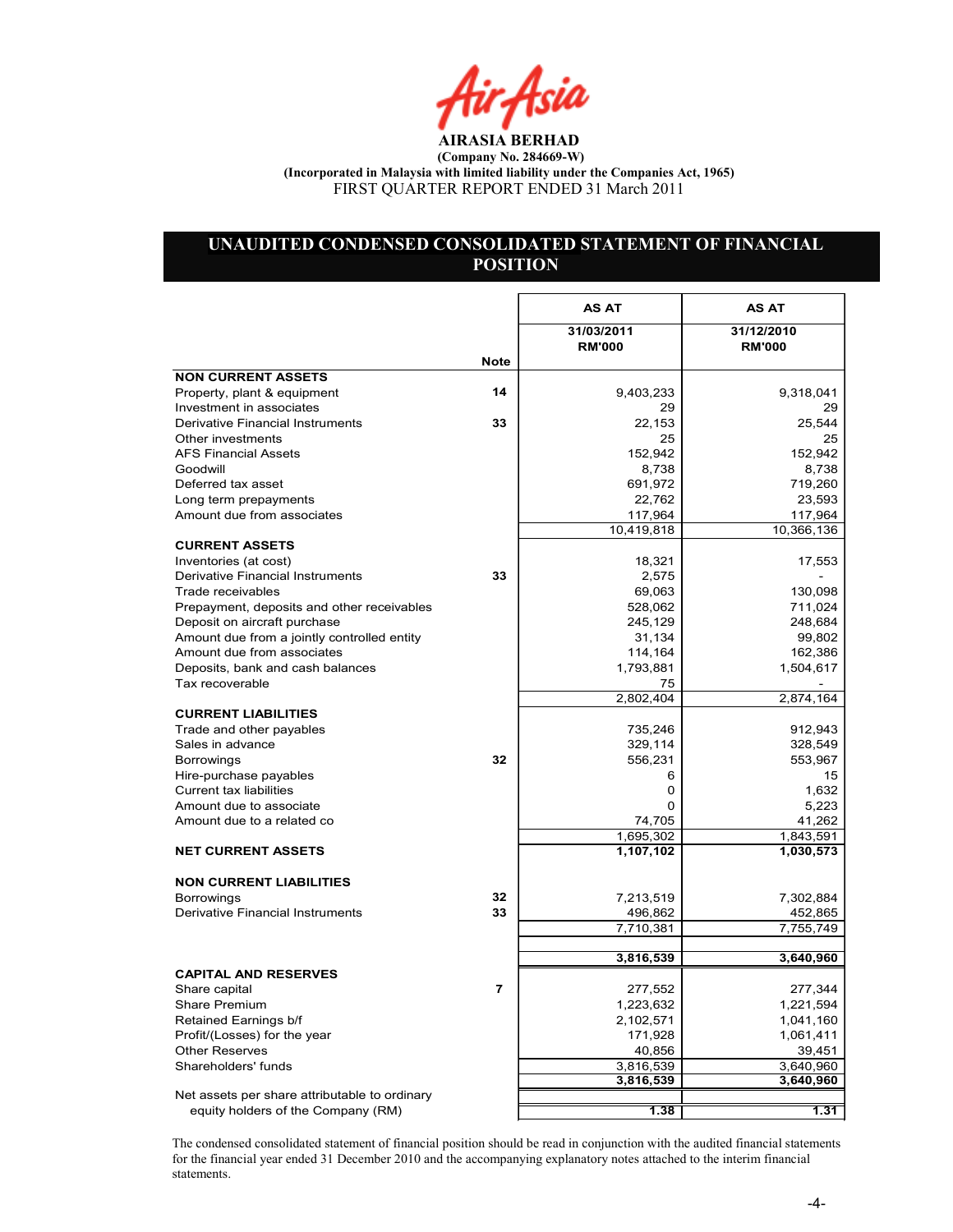

(Incorporated in Malaysia with limited liability under the Companies Act, 1965)<br>FIRST QUARTER REPORT ENDED 31 March 2011 (Incorporated in Malaysia with limited liability under the Companies Act, 1965) FIRST QUARTER REPORT ENDED 31 March 2011  $(Company No. 284669-W)$ (Company o. 284669-W) AIRASIA BERHAD

# UAUDITED CODESED COSOLIDATED STATEMET OF CHAGES I EQUITY UNAUDITED CONDENSED CONSOLIDATED STATEMENT OF CHANGES IN EQUITY

|                                                                                             |                                   |                        |                                     |                           | Attributable to Equity Holders of the Company |                           |                           |               |                                  |                         |
|---------------------------------------------------------------------------------------------|-----------------------------------|------------------------|-------------------------------------|---------------------------|-----------------------------------------------|---------------------------|---------------------------|---------------|----------------------------------|-------------------------|
|                                                                                             | Issued and fully paid             |                        |                                     |                           |                                               |                           |                           |               |                                  |                         |
|                                                                                             | of RM0.10 each<br>ordinary shares |                        |                                     |                           |                                               |                           |                           |               |                                  |                         |
|                                                                                             |                                   |                        |                                     | Foreign                   | Cash Flow                                     |                           |                           |               |                                  |                         |
|                                                                                             | Number                            | Nominal                | Share                               | Exchange                  | Hedge                                         | <b>AFS</b>                | Retained                  | <b>Total</b>  | Minority                         | TOTAL                   |
|                                                                                             | of shares<br>000                  | <b>RM'000</b><br>Value | Premium<br><b>RM'000</b>            | Reserves<br><b>RM'000</b> | Reserves<br><b>RM'000</b>                     | Reserves<br><b>RM'000</b> | Earnings<br><b>RM'000</b> | <b>RM'000</b> | <b>Interest</b><br><b>RM'000</b> | <b>RM'000</b><br>EQUITY |
| At 1 January 2011                                                                           | 2,773,437                         | 277,344                | 221,594<br>$\overline{\phantom{0}}$ | 485                       | (71, 309)                                     | 110,275                   | 2,102,571                 | 3,640,960     |                                  | 3,640,960               |
| Net Profit for the period                                                                   | $\mathbf{I}$                      |                        | ı                                   | f,                        |                                               |                           | 171,928                   | 171,928       | I.                               | 171,928                 |
| Other comprehensive income                                                                  |                                   |                        |                                     |                           | 1,405                                         | Ţ                         | ï                         | 1,405         |                                  | 1,405                   |
| Share Option Scheme ('ESOS')<br>- Pursuant to the Employees'<br>Issuance of ordinary shares | 2,080                             | 208                    | 2,038                               | Ţ                         |                                               |                           | $\mathbf{I}$              | 2,246         | f,                               | 2,246                   |
| At 31 Mar 2011                                                                              | 2,775,517                         | 277,552                | 223,632<br>↽                        | 485                       | (69,904)                                      | 110,275                   | 2,274,499                 | 3,816,539     | $\mathbf I$                      | 3,816,539               |
| At 1 January 2010 (As restated)                                                             | 2,757,745                         | 275,774                | 206,216<br>$\overline{ }$           | 592                       | (65, 670)                                     | 105,996                   | 1,041,160                 | 2,564,068     |                                  | 2,564,068               |
| Net Profit for the period                                                                   |                                   |                        |                                     | ı                         | ı                                             | ı                         | 224,110                   | 224,110       |                                  | 224,110                 |
| Other comprehensive income                                                                  |                                   |                        |                                     |                           | (11, 150)                                     |                           |                           | (11, 150)     |                                  | (11, 150)               |
| Share Option Scheme ('ESOS')<br>- Pursuant to the Employees'<br>ssuance of ordinary shares  | 1,084                             | 109                    | 1,062                               | ı                         |                                               | ı                         | ï                         | 1,171         |                                  | 1.171                   |
| At 31 Mar 2010                                                                              | 2,758,829                         | 275,883                | 207,278<br>$\overline{ }$           | 592                       |                                               |                           | 1,265,270                 | 2,778,199     |                                  | 2,778,199               |

The condensed consolidated statement of changes in equity should be read in conjunction with the audited financial statements for the financial year ended 31 December 2010 and the accompanying explanatory The condensed consolidated statement of changes in equity should be read in conjunction with the audited financial statements for the financial year ended 31 December 2010 and the accompanying explanatory notes attached to the interim financial statements. notes attached to the interim financial statements.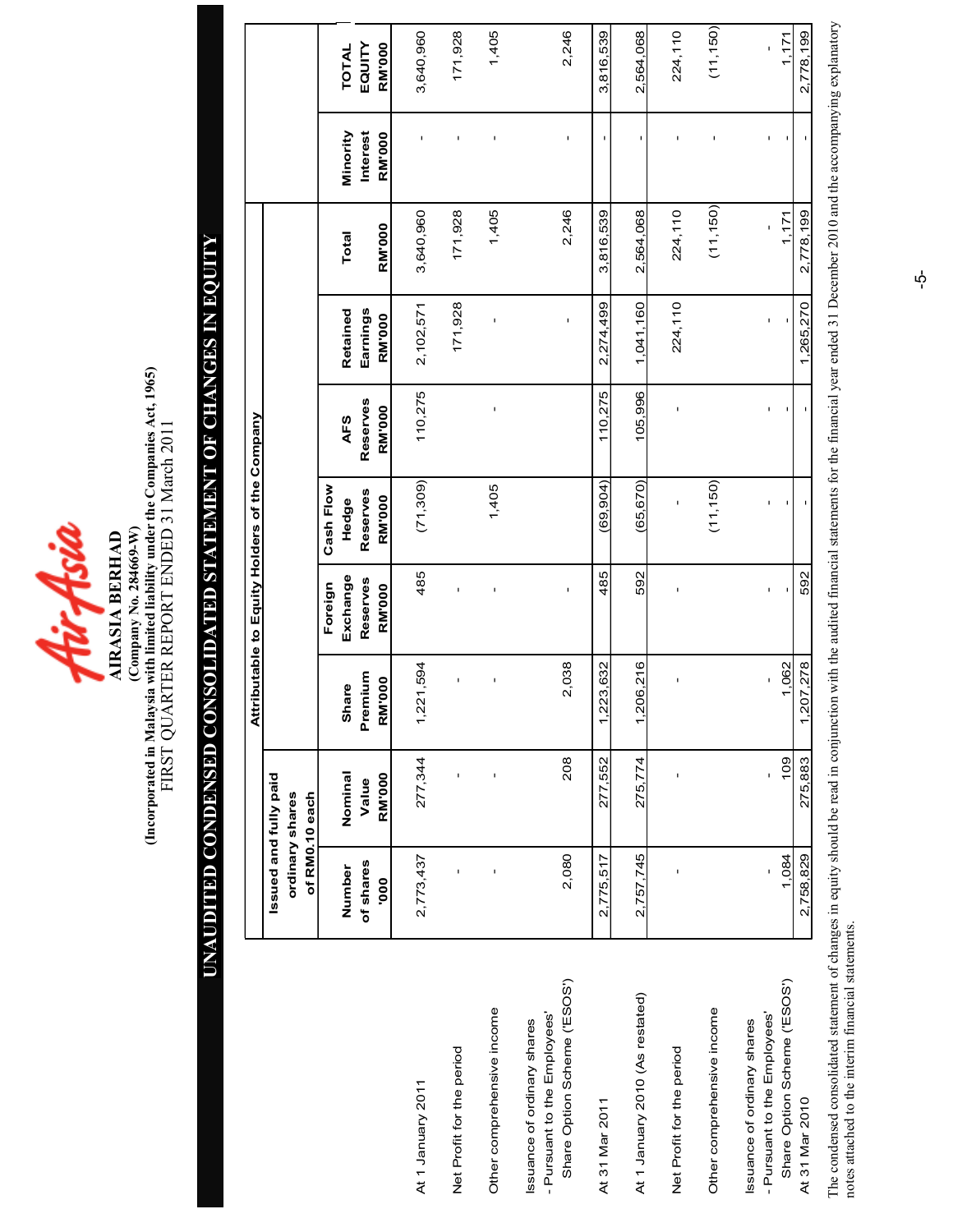# KEY OPERATIG STATISTICS – 31 March 2011

Performance indicator for Malaysian operations for current quarter against the same quarter last year

| <b>Quarter Ended: 31 March</b>   | <b>Jan-Mar 2011</b> | <b>Jan-Mar 2010</b> | <b>Change</b><br>$V - O - V$ |
|----------------------------------|---------------------|---------------------|------------------------------|
|                                  |                     |                     |                              |
| Passengers Carried               | 4,318,334           | 3,685,389           | 17%                          |
| Capacity                         | 5,415,120           | 5,016,780           | 8%                           |
| Seat Load Factor                 | 80%                 | 74%                 | 6 ppt                        |
| ASK (million)                    | 6,374               | 5,929               | 7%                           |
| RPK (million)                    | 5,108               | 4,090               | 25%                          |
| Average Fare (RM)                | 164                 | 173                 | $-5%$                        |
| Ancillary Income per pax (RM)    | 50                  | 38                  | 31%                          |
| Unit Passenger Revenue (RM)      | 214                 | 211                 | 2%                           |
| Rev / ASK (sen)                  | 16.44               | 14.68               | 12%                          |
| Rev / ASK (US cents)             | 5.39                | 4.82                | 12%                          |
| Cost / ASK (sen)                 | 12.65               | 11.90               | 6%                           |
| Cost / ASK (US cents)            | 4.15                | 3.91                | 6%                           |
| Cost / ASK-ex fuel (sen)         | 6.74                | 6.82                | $-1\%$                       |
| Cost / ASK-ex fuel (US cents)    | 2.21                | 2.24                | $-1\%$                       |
| Aircraft (average)               | 50                  | 46                  | 9%                           |
| Aircraft (end of period)         | 53                  | 48                  | 10%                          |
| Average Stage Length (km)        | 1,180               | 1,174               | 1%                           |
| Number of Flights                | 30,084              | 27,871              | 8%                           |
| Fuel Consumed (barrels)          | 1,055,071           | 1,017,693           | 4%                           |
| Average Fuel Price (US\$/barrel) | 117.1               | 99.6                | 18%                          |

Exchange Rate: RM:USD – 3.05, prior year US cents figures are restated at current exchange rate.

#### Definition and calculation methodology

| ASK (Available Seat Kilometres)    | Total available seats multiplied by the distance flown.     |
|------------------------------------|-------------------------------------------------------------|
| RPK (Revenue Passenger Kilometres) | Number of passengers carried multiplied by distance flown   |
| Revenue/ASK                        | Total revenue divided by ASK                                |
| Cost/ASK                           | Total expenses before interest and tax divided by ASK       |
| Cost/ASK - ex fuel                 | Costs, as defined above, less fuel expenses, divided by ASK |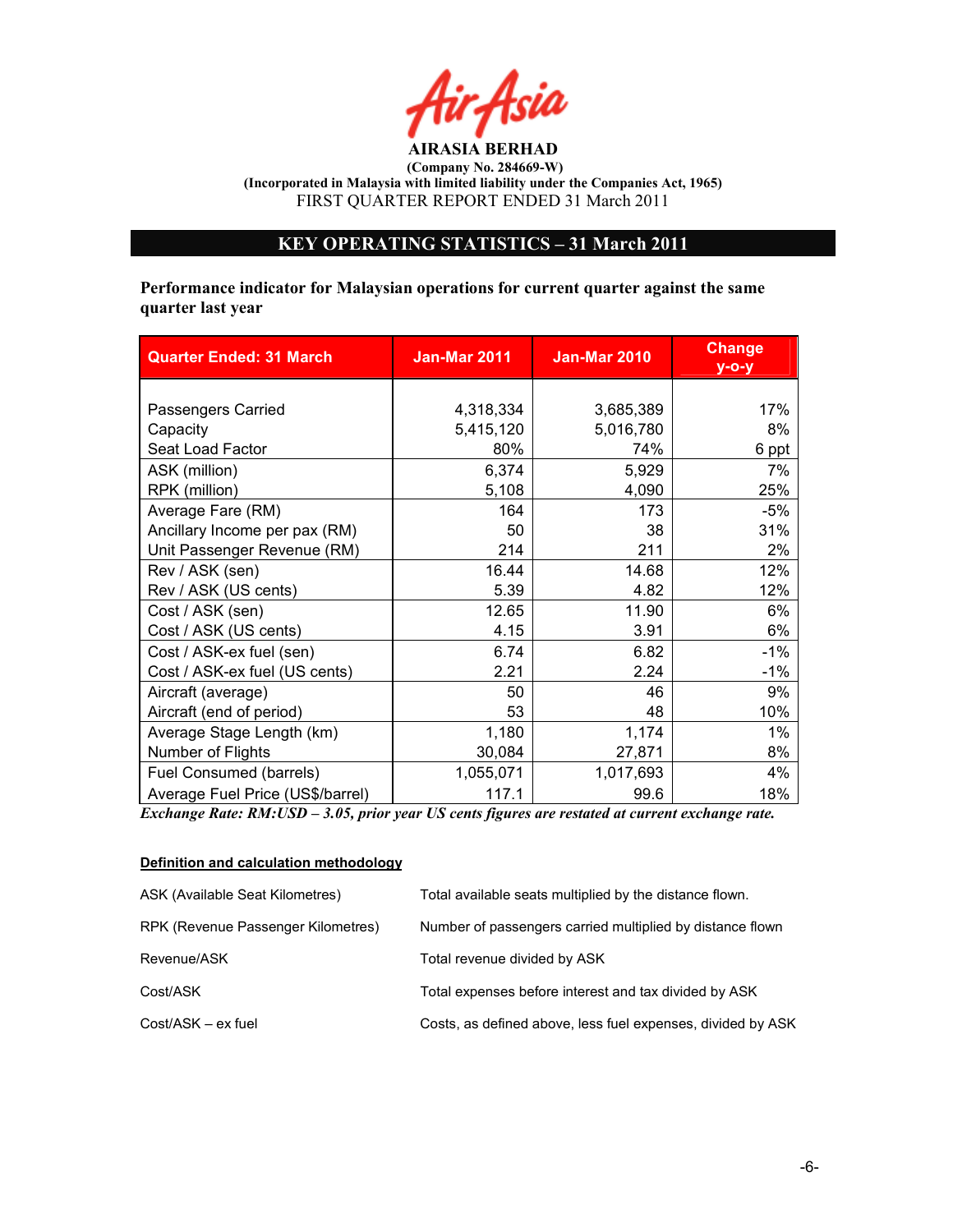

# OTES TO THE UAUDITED ACCOUTS – 31 March 2011

#### 1. Basis of preparation

The interim financial report is unaudited and has been prepared in accordance with Financial Reporting Standard ("FRS") 134: "Interim Financial Reporting" and paragraph 9.22 and Appendix 9B of the Bursa Malaysia Securities Berhad ("Bursa Malaysia") Listing Requirements.

The interim financial statements should be read in conjunction with the audited financial statements of the Group for the financial year ended 31 December 2010.

## 2. Summary of significant accounting policies

The accounting policies and methods of computation adopted for the interim financial statements are consistent with those adopted for the audited financial statements for the financial year ended 31 December 2010. In addition, there are standards, amendments to published standards and interpretations to existing standards that are or will be applicable to the Group and Company as detailed below.

The following new and revised standards, interpretations and amendments to standards have been published and are mandatory for the Group's accounting periods beginning on or after 1 January 2011 or later periods, but the Group has not early adopted them:

The revised FRS 3 "Business combinations" (effective prospectively for accounting period beginning 1 July 2010) continues to apply the acquisition method to business combinations, with some significant changes. For example, all payments to purchase a business are to be recorded at fair value at the acquisition date, with contingent payments classified as debt subsequently re-measured through the income statement. There is a choice on an acquisition-by-acquisition basis to measure the minority interest in the acquiree either at fair value or at the non-controlling interest's proportionate share of the acquiree's net assets. All acquisition-related costs should be expensed. The Group will apply FRS 3 (revised) prospectively to all business combinations from 1 January 2011.

The revised FRS 124 "Related party disclosures" (effective from 1 January 2012) removes the exemption to disclose transactions between government-related entities and the government, and all other government-related entities. The following new disclosures are now required for government related entities:

The name of the government and the nature of their relationship;

The nature and amount of each individually significant transactions; and the extent of any collectively significant transactions, qualitatively or quantitatively.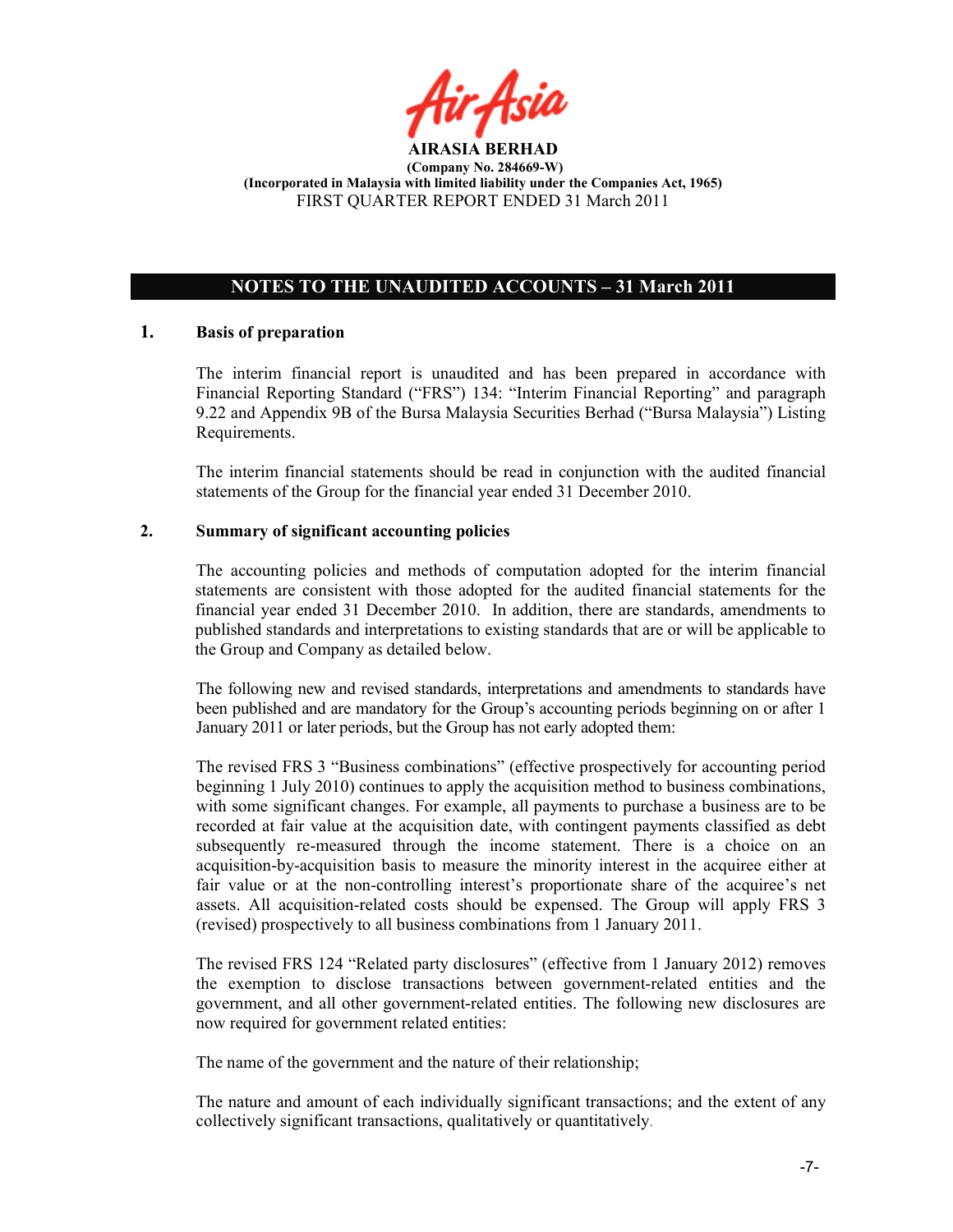

(Incorporated in Malaysia with limited liability under the Companies Act, 1965) FIRST QUARTER REPORT ENDED 31 March 2011

#### NOTES TO THE UNAUDITED ACCOUNTS - 31 March 2011

This standard is not expected to have a material impact on the earnings per share since these changes only result in additional disclosures.

The revised FRS 127 "Consolidated and separate financial statements" (applies prospectively to transactions with non-controlling interests from 1 July 2010) requires the effects of all transactions with non-controlling interests to be recorded in equity if there is no change in control and these transactions will no longer result in goodwill or gains and losses. When this standard is effective, all earnings and losses of the subsidiary are attributed to the parent and the non-controlling interest, even if the attribution of losses to the non-controlling interest results in a debit balance in the shareholders' equity. Profit or loss attribution to non-controlling interests for prior years is not restated. The standard also specifies the accounting when control is lost. Any remaining interest in the entity is remeasured to fair value, and a gain or loss is recognised in the income statement. The Group will apply FRS 127 (revised) prospectively to transactions with minority interests from 1 January 2011. This standard is not expected to have a material impact on the Group's financial statements.

Amendments to FRS 7 "Financial instruments : Improving Disclosures" and FRS 1 "Firsttime adoption of financial reporting standards" (effective from 1 January 2011) requires enhanced disclosures about fair value measurements and liquidity risk. In particular, the amendment requires disclosure of fair value measurements by level of a fair value measurement hierarchy. The Group and Company will apply Amendments to FRS 7 from 1 January 2011. This standard is not expected to have a material impact on earnings per share since these changes only result in additional disclosures.

Amendments to FRS 132 "Financial instruments : Presentation" on classification of rights issue (effective from 1 March 2010) addresses accounting for rights issues that are denominated in currency other than the functional currency of the issuer. Provided certain conditions are met, such rights issues are now classified as equity instruments instead of as derivative liabilities, regardless of the currency in which the exercise price is denominated. The Group and Company will apply Amendments to FRS 132 "Classification of Rights Issues" prospectively from 1 January 2011. This standard is not expected to have a material impact on the Group's and Company's financial statements.

IC Interpretation 15 "Agreements for construction of real estates" (effective from 1 January 2012) supersedes FRS 201 "Property development activities" and clarifies that property development activities are sale of goods, instead of construction contracts. IC Interpretation 15 will result in a change in accounting policy for revenue recognition for property development activities of the Group from percentage of completion method to completion method where revenue can only be recognised when the Group has transferred control and the significant risks and rewards of ownership of the completed properties to the buyer.

IC Interpretation 16 "Hedges of a net investment in a foreign operation" (effective from 1 July 2010) clarifies the accounting treatment in respect of net investment hedging. This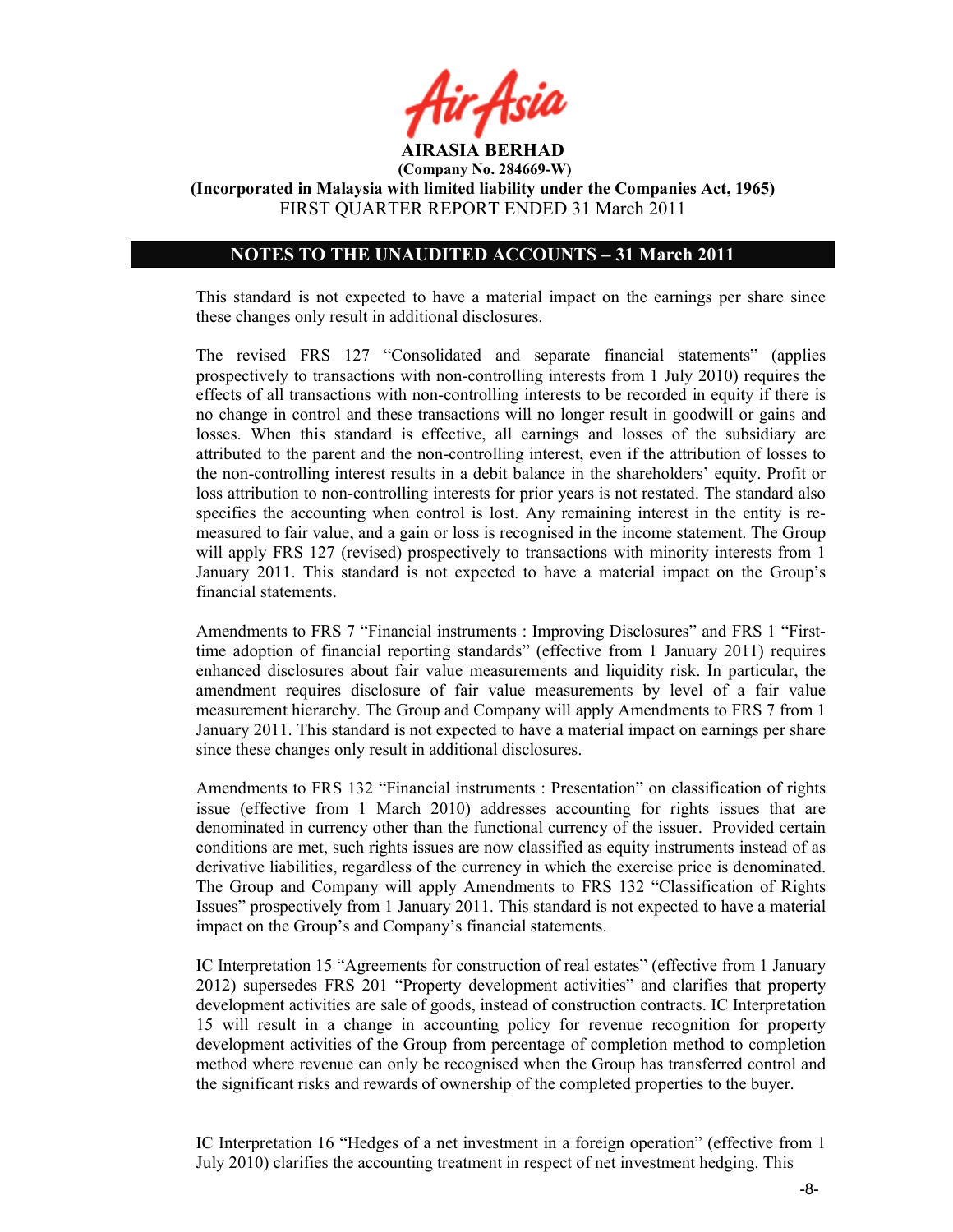

(Company No. 284669-W) (Incorporated in Malaysia with limited liability under the Companies Act, 1965)

FIRST QUARTER REPORT ENDED 31 March 2011

## NOTES TO THE UNAUDITED ACCOUNTS - 31 March 2011

includes the fact that net investment hedging relates to differences in functional currency, not presentation currency, and hedging instruments may be held by any entity in the Group. The requirements of FRS 121 "The effects of changes in foreign exchange rates" do apply to the hedged item. This IC is not expected to have a material impact on the Group's and Company's financial statements.

IC Interpretation 17 "Distribution of non-cash assets to owners" (effective from 1 July 2010) provides guidance on accounting for arrangements whereby an entity distributes noncash assets to shareholders either as a distribution of reserves or as dividends. FRS 5 has also been amended to require that assets are classified as held for distribution only when they are available for distribution in their present condition and the distribution is highly probable. This IC is not expected to have a material impact on the Group's or Company's financial statements.

IC Interpretation 18 "Transfers of assets from customers" (effective prospectively for assets received on or after 1 January 2011) provides guidance where an entity receives from a customer an item of property, plant and equipment (or cash to acquire such an asset) that the entity must then use to connect the customer to a network or to provide the customer with services. Where the transferred item meets the definition of an asset, the asset is recognised as an item of property, plant and equipment at its fair value. Revenue is recognised for each separate service performed in accordance with the recognition criteria of FRS 118 "Revenue". The Group and Company will apply this IC Interpretation prospectively from 1 January 2011. This IC is not expected to have a material impact on the Group's or Company's financial statements.

IC Interpretation 19 "Extinguishing financial liabilities with equity instruments" (effective from 1 July 2011) provides clarification when an entity renegotiates the terms of a financial liability with its creditor and the creditor agrees to accept the entity's shares or other equity instruments to settle the financial liability fully or partially. A gain or loss, being the difference between the carrying value of the financial liability and the fair value of the equity instruments issued, shall be recognised in the income statement. Entities are no longer permitted to reclassify the carrying value of the existing financial liability into equity with no gain or loss recognised in the income statement. This IC is not expected to have a material impact on the Group's or Company's financial statements.

Amendments to IC Interpretation 14 "FRS 119 - The limit on a defined benefit assets, minimum funding requirements and their interaction" (effective from 1 July 2011) permits an entity to recognise the prepayments of contributions as an asset, rather than an expense in circumstances when the entity is subject to a minimum funding requirement and makes an early payment of contributions to meet those requirements. This IC is not expected to have a material impact on Group's or Company's financial statements.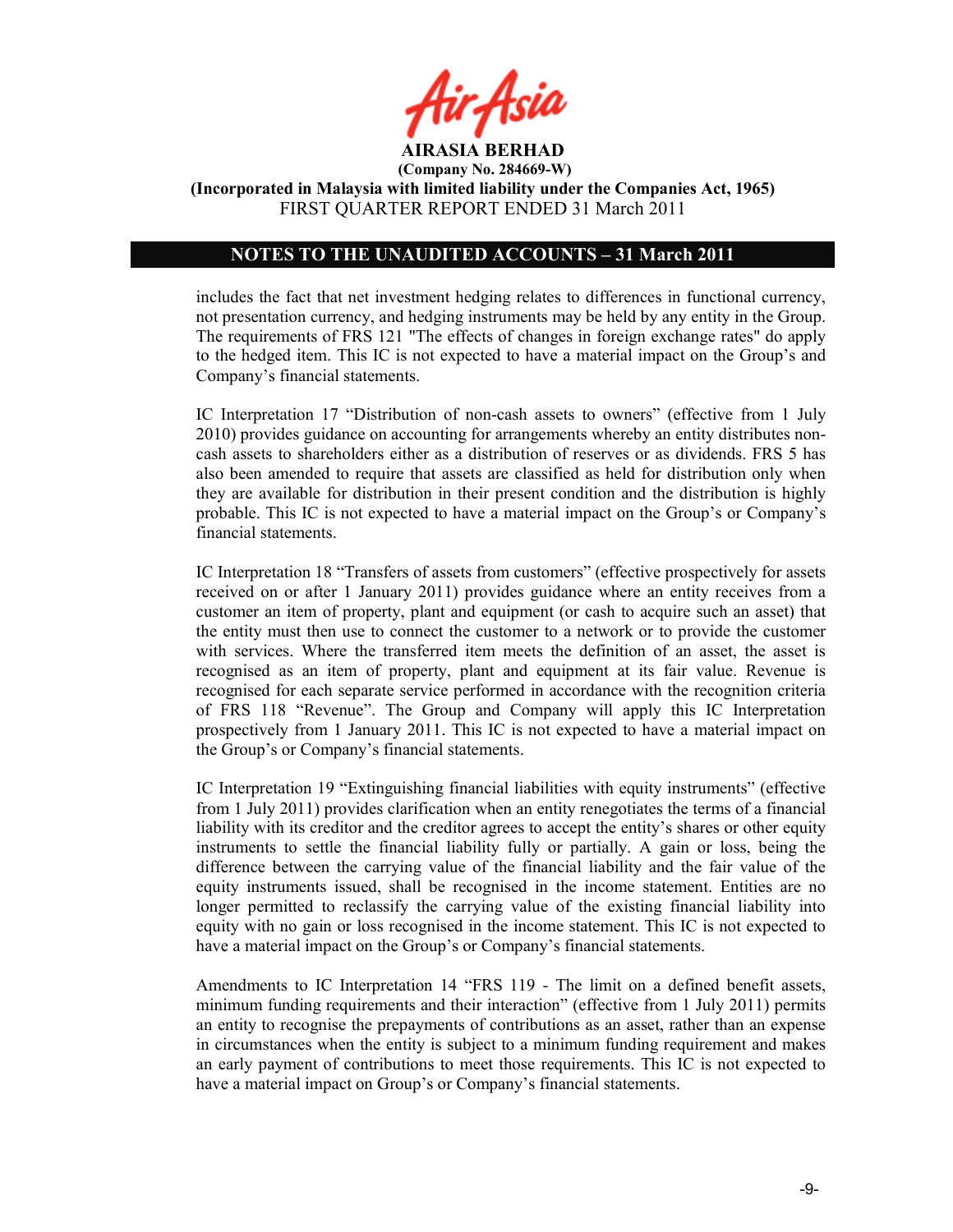

## NOTES TO THE UNAUDITED ACCOUNTS - 31 March 2011

The following amendments are part of the MASB's improvements project that are relevant and effective for annual periods beginning on or after 1 July 2010

Improvements to FRSs:

FRS 2 (effective from 1 July 2010) clarifies that contributions of a business on formation of a joint venture and common control transactions are outside the scope of FRS 2.

FRS 3 (effective from 1 January 2011)

Clarifies that the choice of measuring non-controlling interests at fair value or at the proportionate share of the acquiree's net assets applies only to instruments that represent present ownership interests and entitle their holders to a proportionate share of the net assets in the event of liquidation. All other components of non-controlling interest are measured at fair value unless another measurement basis is required by FRS.

Clarifies that the amendments to FRS 7, FRS 132 and FRS 139 that eliminate the exemption for contingent consideration, do not apply to contingent consideration that arose from business combinations whose acquisition dates precede the application of FRS 3 (2010). Those contingent consideration arrangements are to be accounted for in accordance with the guidance in FRS 3 (2005).

FRS 5 "Non-current asset held for sale and discontinued operations" (effective from 1 July 2010) clarifies that all of a subsidiary's assets and liabilities are classified as held for sale if a partial disposal sale plan results in loss of control. Relevant disclosure should be made for this subsidiary if the definition of a discontinued operation is met.

FRS 101 "Presentation of financial statements" (effective from 1 January 2011) clarifies that an entity shall present an analysis of other comprehensive income for each component of equity, either in the statement of changes in equity or in the notes to the financial statements.

FRS 138 "Intangible Assets" (effective from 1 July 2010) clarifies that a group of complementary intangible assets acquired in a business combination may be recognised as a single asset if each asset has similar useful lives.

IC Interpretation 9 (effective from 1 July 2010) clarifies that this interpretation does not apply to embedded derivatives in contracts acquired in a business combination, businesses under common control or the formation of a joint venture.

The above mentioned Improvement to FRSs are not expected to have any material impact on the Group's and Company's financial statements.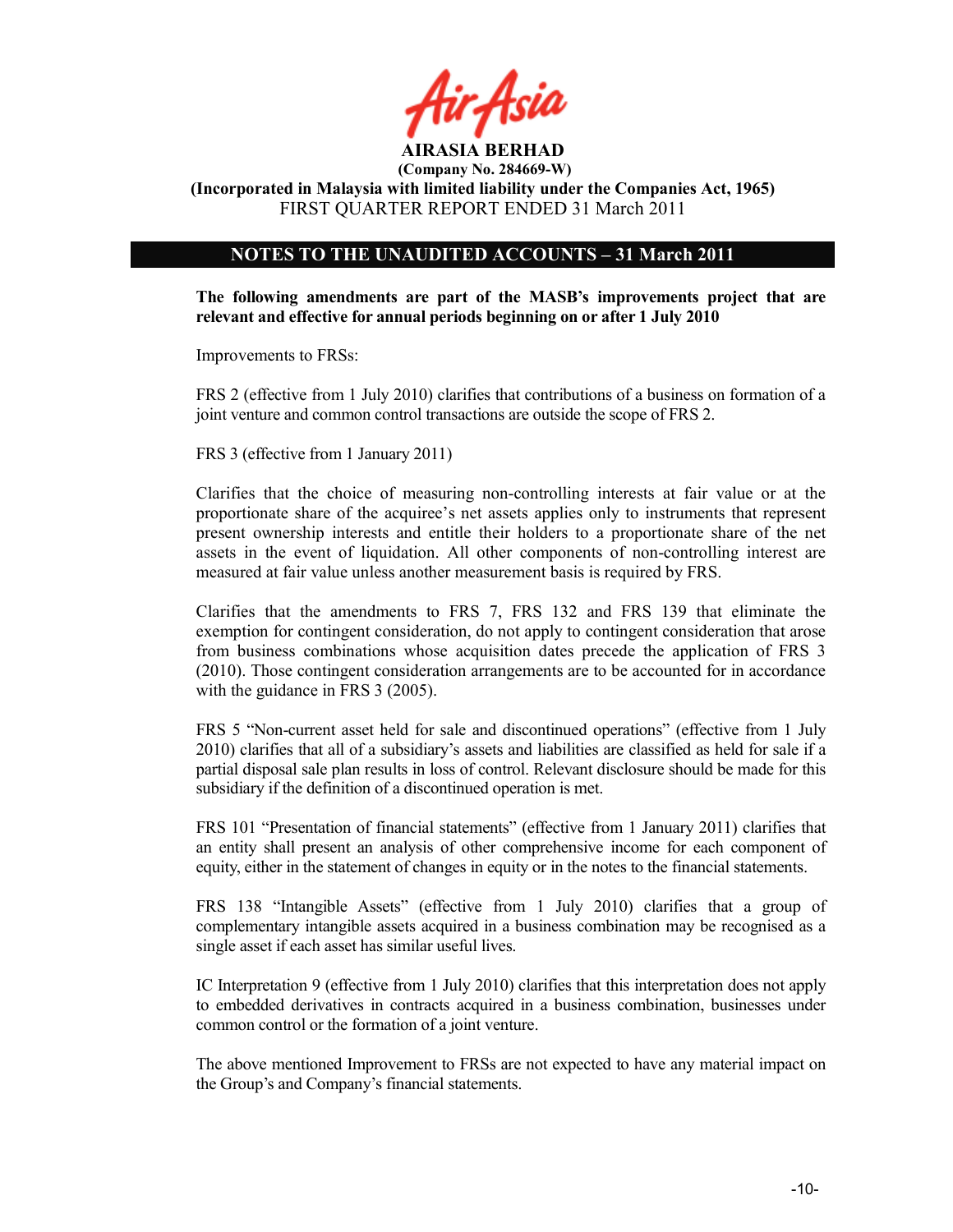

## NOTES TO THE UNAUDITED ACCOUNTS - 31 March 2011

#### 3. Auditors' report on preceding annual financial statements

The auditors have expressed an unqualified opinion on the Group's statutory financial statements for the financial year ended 31 December 2010 in their report dated 28 April 2011.

#### 4. Seasonality of operations

AirAsia is primarily involved in the provision of air transportation services and thus, is subject to the seasonal demand for air travel. The seat load factor was 6 percentage points higher in the quarter under review against the same period last year. Compared against the immediate preceding quarter (fourth quarter October – December 2010), the seat load factor was 2 percentage points lower. This seasonal pattern is in line with the expectation of the Group.

#### 5. Unusual items due to their nature, size or incidence

There were no unusual items affecting assets, liabilities, equity, net income or cash flows during the current quarter and financial period-to-date.

#### 6. Changes in estimates

There were no changes in estimates that have had material effect in the current quarter and financial period-to-date results.

## 7. Capital and reserves

During quarter ended 31 March 2011, the total issued and paid-up share capital of the Company increased from RM277,343,608 to RM277,551,608 from the issuance of 2,080,000 ordinary shares of RM0.10 each pursuant to the exercise of ESOS at the option price of RM1.08. Other than the above, there was no cancellation, repurchases, resale and repayment of debt and equity securities for the period ended 31 March 2011.

#### 8. Dividend paid

There were no dividends paid in the quarter ended 31 March 2011.

#### 9. Segment reporting

The Group operates a single reportable segment, that of Airline Operations.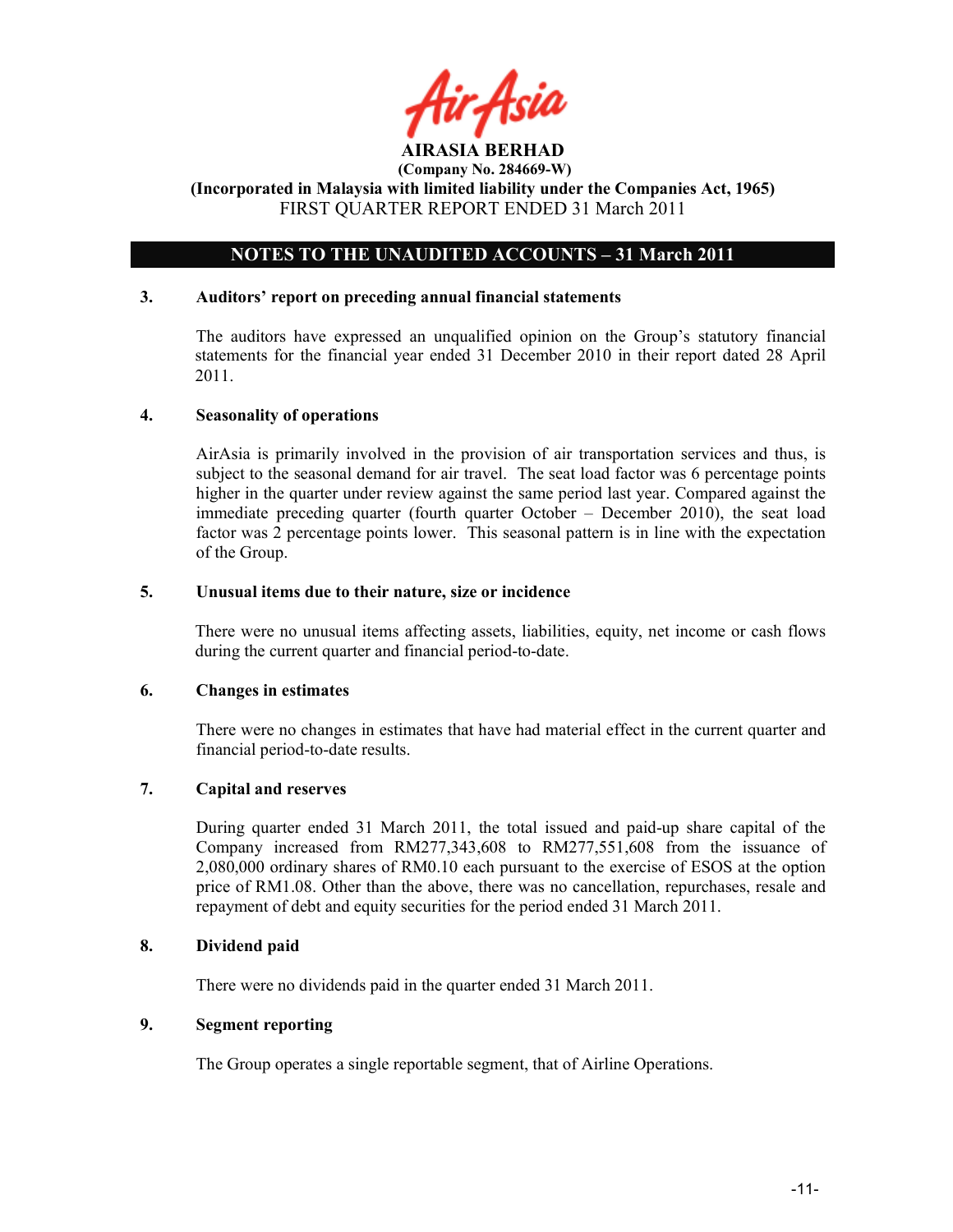## NOTES TO THE UNAUDITED ACCOUNTS – 31 March 2011

#### 10. Revenue

|                                 | <b>Quarter ended</b><br>31/03/2011<br><b>RM</b> million | <b>Quarter ended</b><br>31/03/2010<br><b>RM</b> million |
|---------------------------------|---------------------------------------------------------|---------------------------------------------------------|
| Passenger seat sales            | 713.2                                                   | 626.3                                                   |
| Aircraft operating lease income | 119.0                                                   | 93.9                                                    |
| Surcharges and fees             |                                                         | 9.5                                                     |
| Travel and tour operations      | 22.6                                                    | 18.2                                                    |
| Other revenue                   | 193.1                                                   | 122.7                                                   |
|                                 | 1.047.9                                                 | 870.6                                                   |

Other revenue includes excess baggage, baggage handling fee, freight and cancellation, documentation and booking fees amounting to RM168.4 million (2010: RM104.3 million) for the Group and Company.

#### 11. Other gains/(losses) - net

 Other gains/(losses) – net comprise fair value changes due to movement in mark-to-market (MTM) position on non-designated hedging contracts at 31 March 2011 as compared to 31 December 2010, and are detailed below:

|      |                                                  | Quarter ended<br>31/03/2011<br><b>RM</b> million | <b>Quarter ended</b><br>31/03/2010<br><b>RM</b> million |
|------|--------------------------------------------------|--------------------------------------------------|---------------------------------------------------------|
| (1)  | Gain $/$ (loss) from fuel contracts              | 2.6                                              | 29                                                      |
| (11) | Gain / (loss) from foreign currency contracts    | (2.4)                                            | (7.5)                                                   |
|      | (v) Gain $/$ (loss) from interest rate contracts | 13.7                                             | (16.6)                                                  |
|      |                                                  | 13 Q                                             |                                                         |

The above gains and losses arise from the movement in exchange rates (principally RM:US\$), interest rates and jet fuel prices relative to the contracted rate during the quarter.

The fair value of derivative financial instruments is determined by discounting future cash flows to present value.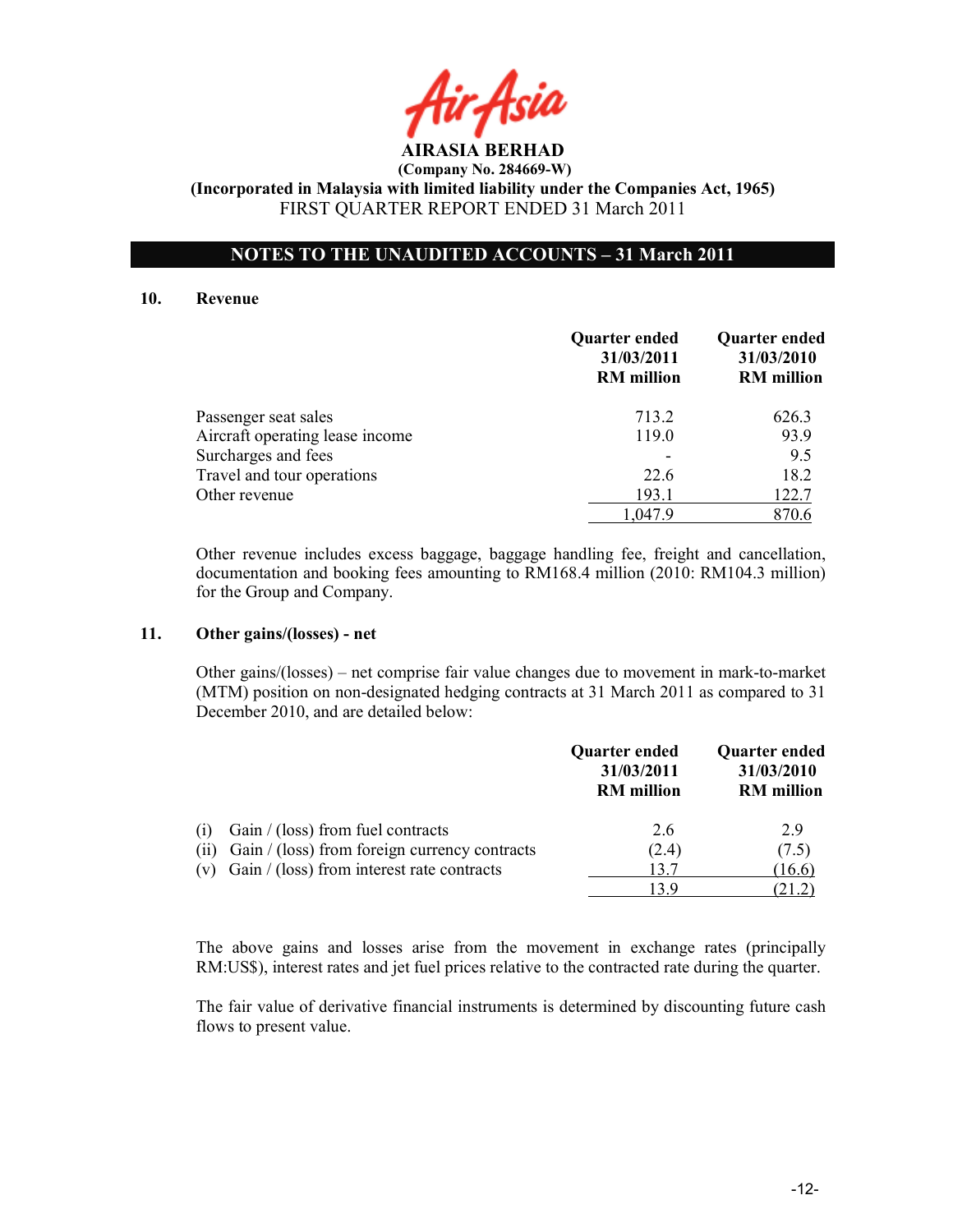

## NOTES TO THE UNAUDITED ACCOUNTS - 31 March 2011

#### 12. Other Comprehensive Income

Cash flow hedges represent fair value changes due to movement in MTM position on effective hedging contracts at 31 March 2011 as compared to 31 December 2010 as follows:

|                                               | <b>Quarter ended</b><br>31/03/2011<br><b>RM</b> million | Quarter ended<br>31/03/2010<br><b>RM</b> million |
|-----------------------------------------------|---------------------------------------------------------|--------------------------------------------------|
| Fair value loss in the period<br>(1)          | (58.7)                                                  | (132.4)                                          |
| Amount transferred to income statement<br>(i) | 60.1                                                    | 121.3                                            |
|                                               | 14                                                      | ' 11.1                                           |

Fair value changes in effective hedging contracts are recognized directly in equity and are transferred to the income statement in the same period as the underlying hedged item affects profit or loss.

#### 13. Disclosure of Realised and Unrealised Profits

The cumulative retained profit of the Group and its subsidiaries comprises realized and unrealized profit as disclosed in the table below.

|                                                                       | As at<br>31/03/2011<br><b>RM</b> million | As at<br>31/12/2010<br><b>RM</b> million |
|-----------------------------------------------------------------------|------------------------------------------|------------------------------------------|
| Total retained profit of AirAsia Berhad and its<br>subsidiaries       |                                          |                                          |
| Realised<br>(i)                                                       | 1,131,539                                | 997,581                                  |
| Unrealised<br>(i)                                                     | 1,159,126                                | 1,121,156                                |
|                                                                       | 2,290,665                                | 2,118,737                                |
| Total share of accumulated losses from associates                     |                                          |                                          |
| Realised<br>(i)                                                       | (4,112)                                  | (4,112)                                  |
| Unrealised<br>(i)                                                     |                                          |                                          |
|                                                                       | (4,112)                                  | (4, 112)                                 |
| Total share of accumulated losses from jointly<br>controlled entities |                                          |                                          |
| Realised<br>(i)                                                       | (12,054)                                 | (12,054)                                 |
| Unrealised<br>(i)                                                     |                                          |                                          |
|                                                                       | (12,054)                                 | (12,054)                                 |
| Total group retained profit as per consolidated                       |                                          |                                          |
| accounts                                                              | 2,274,499                                | 2,102,571                                |
|                                                                       |                                          | $-13-$                                   |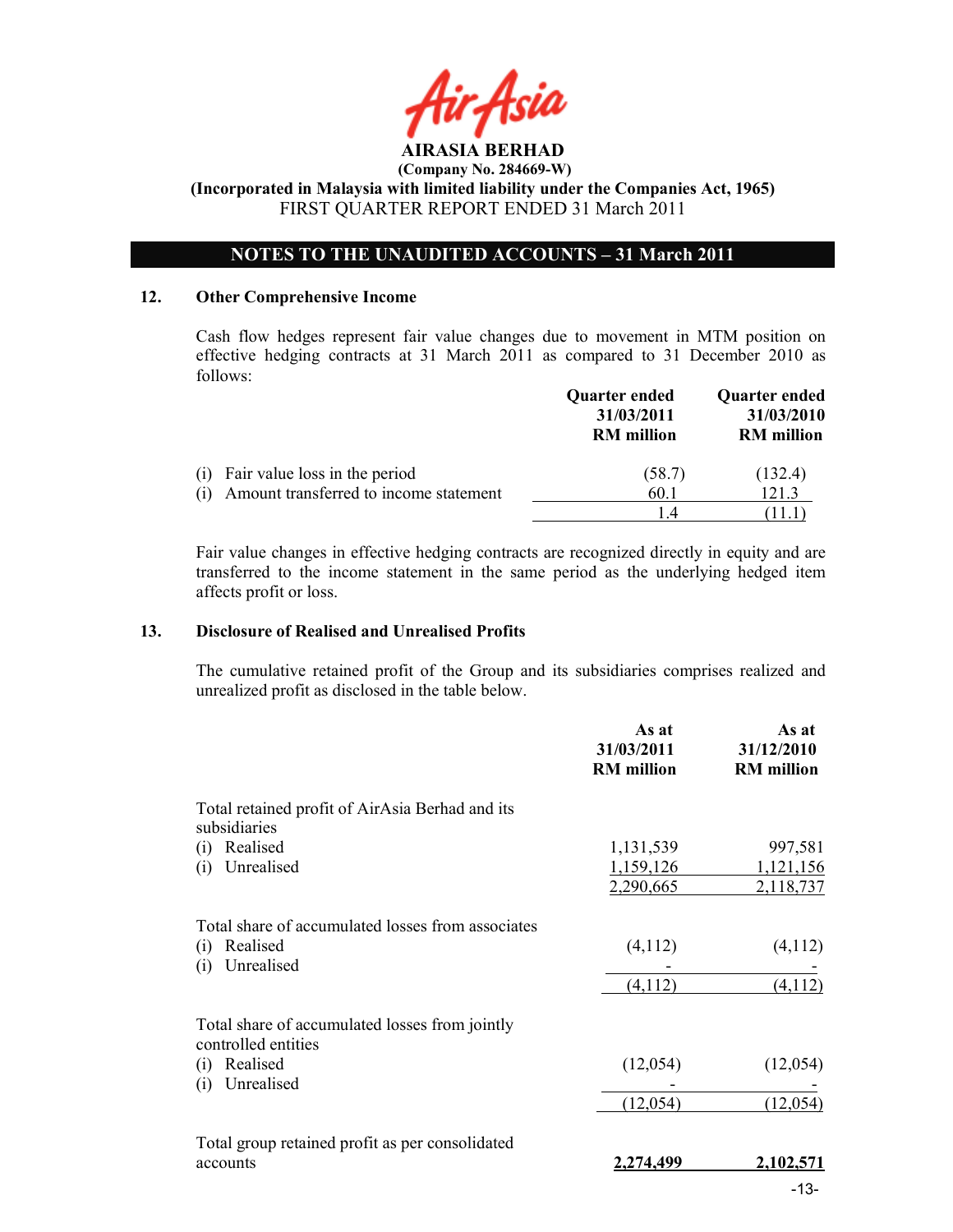

## NOTES TO THE UNAUDITED ACCOUNTS - 31 March 2011

#### 14. Property, plant and equipment

#### (a) acquisition and disposals

During the quarter ended 31 March 2011, the Group acquired property, plant and equipment with a cost of RM226.5 million (quarter ended 31 March 2010: RM0.9 million).

During the quarter ended 31 March 2011, proceeds from the disposal of property, plant and equipment totalled RM21.3million (quarter ended 31 March 2010: RM Nil).

#### (b) valuation

 There was no revaluation of property, plant and equipment for the quarter ended 31 March 2011.

#### 15. Post balance sheet events

There were no material events after the period end that have not been reflected in the financial statements for the financial period ended 31 March 2011 as at the date of this report.

#### 16. Changes in composition of the Group

There were no changes in the composition of the Group during the quarter under review.

## 17. Contingent assets

As at the date of this report, the Group does not have any contingent assets.

#### 18. Changes in contingent liabilities since the last annual balance sheet date

There were no material changes in contingent liabilities since the latest audited financial statements of the Group for the financial year ended 31 December 2010.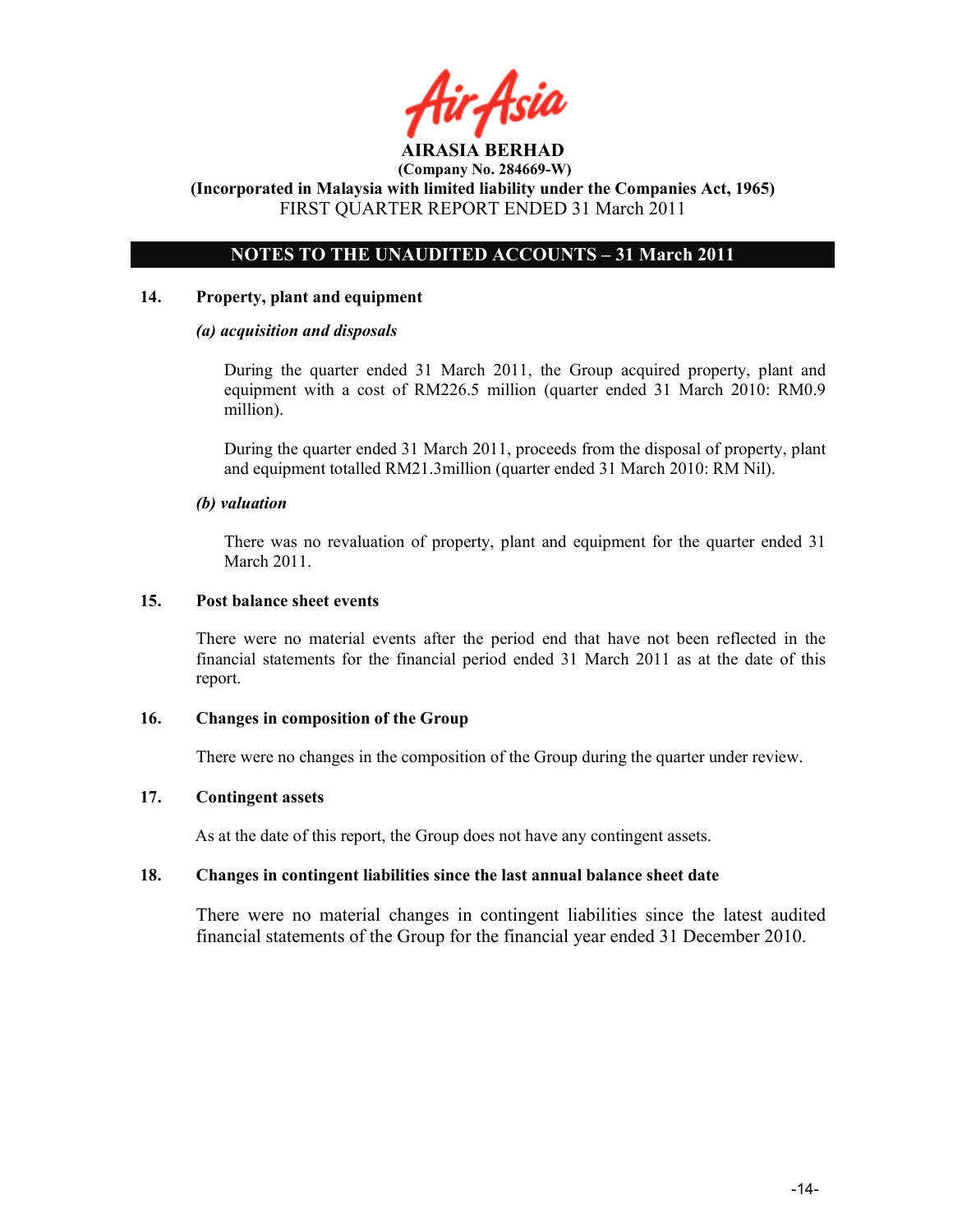

## OTES TO THE UAUDITED ACCOUTS – 31 March 2011

#### 19. Capital commitments outstanding not provided for in the interim financial report

Capital commitments for property, plant and equipment:

|                                   |                      | <b>Group and Company</b> |
|-----------------------------------|----------------------|--------------------------|
|                                   | 31/03/2011<br>RM'000 | 31/03/2010<br>RM'000     |
| Contracted for                    | 11,755,591           | 15,837,592               |
| Authorised but not contracted for | 7,879,572            | 8,472,481                |
|                                   | 19,635,163           | 24,310,073               |
|                                   |                      |                          |

## 20. Material related party transactions

Details of the relationship and transactions between AirAsia and its related parties are as described below. The related party transactions described were carried out on the terms and conditions obtainable in transactions with unrelated parties unless otherwise stated.

| Name of company      | <b>Relationship</b>                        |  |
|----------------------|--------------------------------------------|--|
| Thai AirAsia         | A jointly controlled entity of the Company |  |
| PT Indonesia AirAsia | An associate of the Company                |  |
| AirAsia X Sdn. Bhd.  | An investment with common shareholders and |  |
|                      | directors of the Company                   |  |

These following items have been included in the Income Statement.

|                          |                                       |               | Group                |
|--------------------------|---------------------------------------|---------------|----------------------|
|                          |                                       | Quarter ended | <b>Quarter ended</b> |
|                          |                                       | 31/03/2011    | 31/03/2010           |
|                          |                                       | <b>RM'000</b> | <b>RM'000</b>        |
|                          | Thai AirAsia                          |               |                      |
|                          | - Lease rental income on aircraft     | 64,739        | 51,011               |
| -                        | Maintenance and overhaul charges      | ۰             | 6,170                |
|                          | PT Indonesia AirAsia                  |               |                      |
| $\blacksquare$           | Lease rental income on aircraft       | 54,238        | 42,952               |
| $\overline{\phantom{a}}$ | Maintenance and overhaul charges      | 1,577         | 3,972                |
|                          | AirAsia X Sdn. Bhd.                   |               |                      |
|                          | Services charged to AirAsia X Sdn Bhd | 16,957        | 26,259               |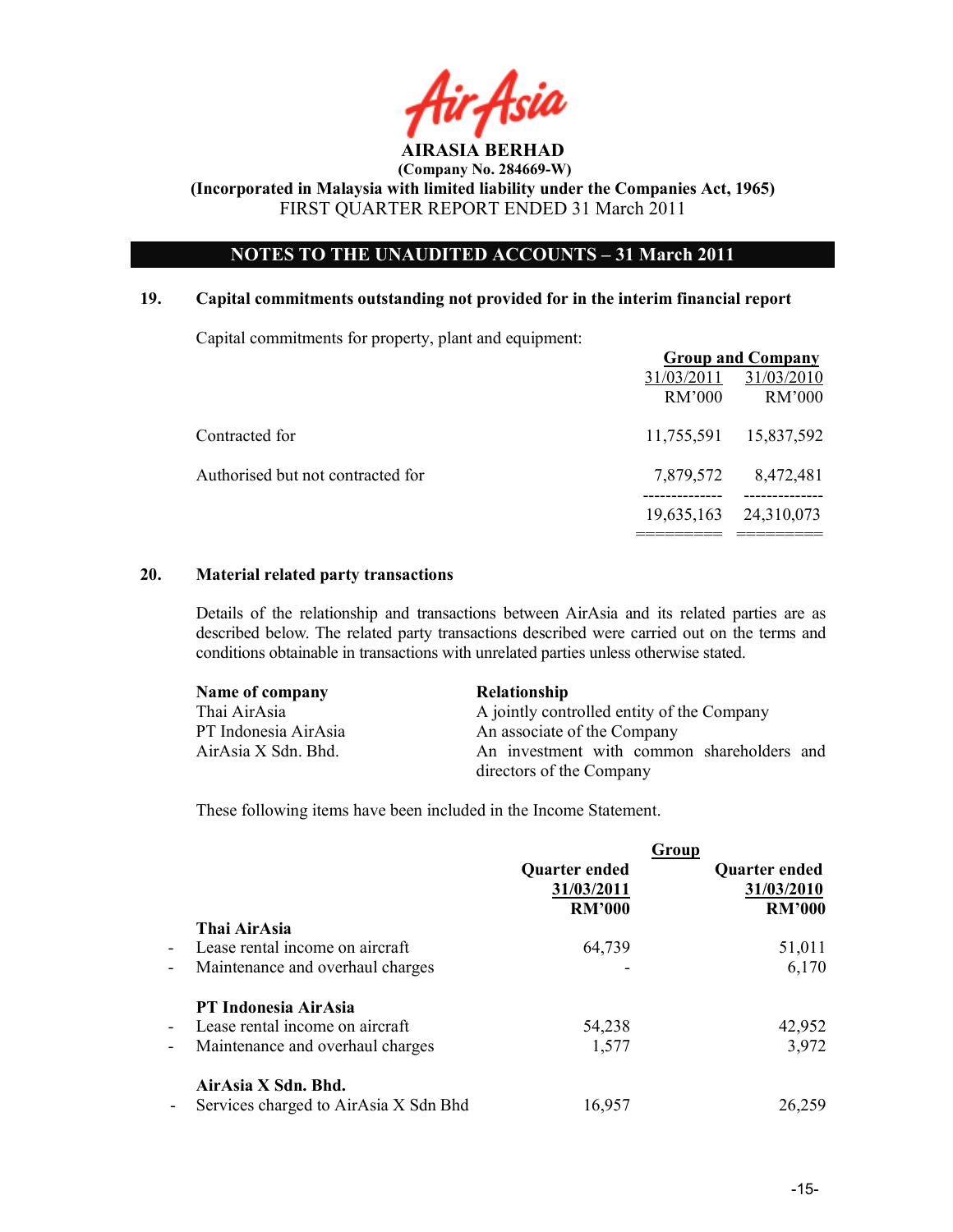# OTES TO THE UAUDITED ACCOUTS – 31 March 2011

## 21. Review of performance

(A) Performance of current quarter against the same quarter last year for Malaysia

| <b>Quarter Ended: 31 March</b>            | <b>Jan-Mar 2011</b> | <b>Jan-Mar 2010</b> |
|-------------------------------------------|---------------------|---------------------|
| <b>RM'000</b>                             |                     |                     |
| <b>Revenue</b>                            | 1,047,941           | 870,605             |
| Operating expenses:                       |                     |                     |
| - Staff costs                             | (118, 532)          | (90, 429)           |
| - Depreciation of property, plant         |                     |                     |
| and equipment                             | (141, 136)          | (116, 738)          |
| - Aircraft fuel expenses                  | (376, 547)          | (308, 834)          |
| - Maintenance, overhaul, user charges and |                     |                     |
| other related expenses                    | (146, 733)          | (110, 632)          |
| - Aircraft operating lease expenses       | (15, 795)           | (21, 832)           |
| - Travel and tour operating expenses      | (17, 933)           | (15, 195)           |
| - Other operating expenses                | (35, 478)           | (28, 132)           |
| Other (losses)/gains - net                | 13,862              | (21, 195)           |
| Other income                              | 32,070              | 7,436               |
| <b>Operating Profit</b>                   | 241,719             | 165,054             |
| Finance Income                            | 115,724             | 306,478             |
| <b>Finance Costs</b>                      | (154, 569)          | (215, 350)          |
|                                           |                     |                     |
| <b>Profit before tax</b>                  | 202,874             | 256,182             |
| <b>Current Taxation</b>                   | (3,658)             | (4,366)             |
| Deferred taxation                         | (27, 288)           | (27, 706)           |
|                                           |                     |                     |
| Profit after tax                          | 171,928             | 224,110             |
|                                           |                     |                     |
| <b>EBITDAR</b>                            | 398,650             | 303,624             |
| <b>EBITDAR Margin</b>                     | 38%<br>23%          | 35%<br>19%          |
| <b>EBIT Margin</b>                        |                     |                     |
|                                           |                     |                     |

The Group recorded revenue of RM1,047.9 million for the quarter ended 31 March 2011 ("1Q11"), 20% higher than the revenue of RM870.6 million recorded in the quarter ended 31 March 2010 ("1Q10"). The revenue growth was supported by 17% growth in passenger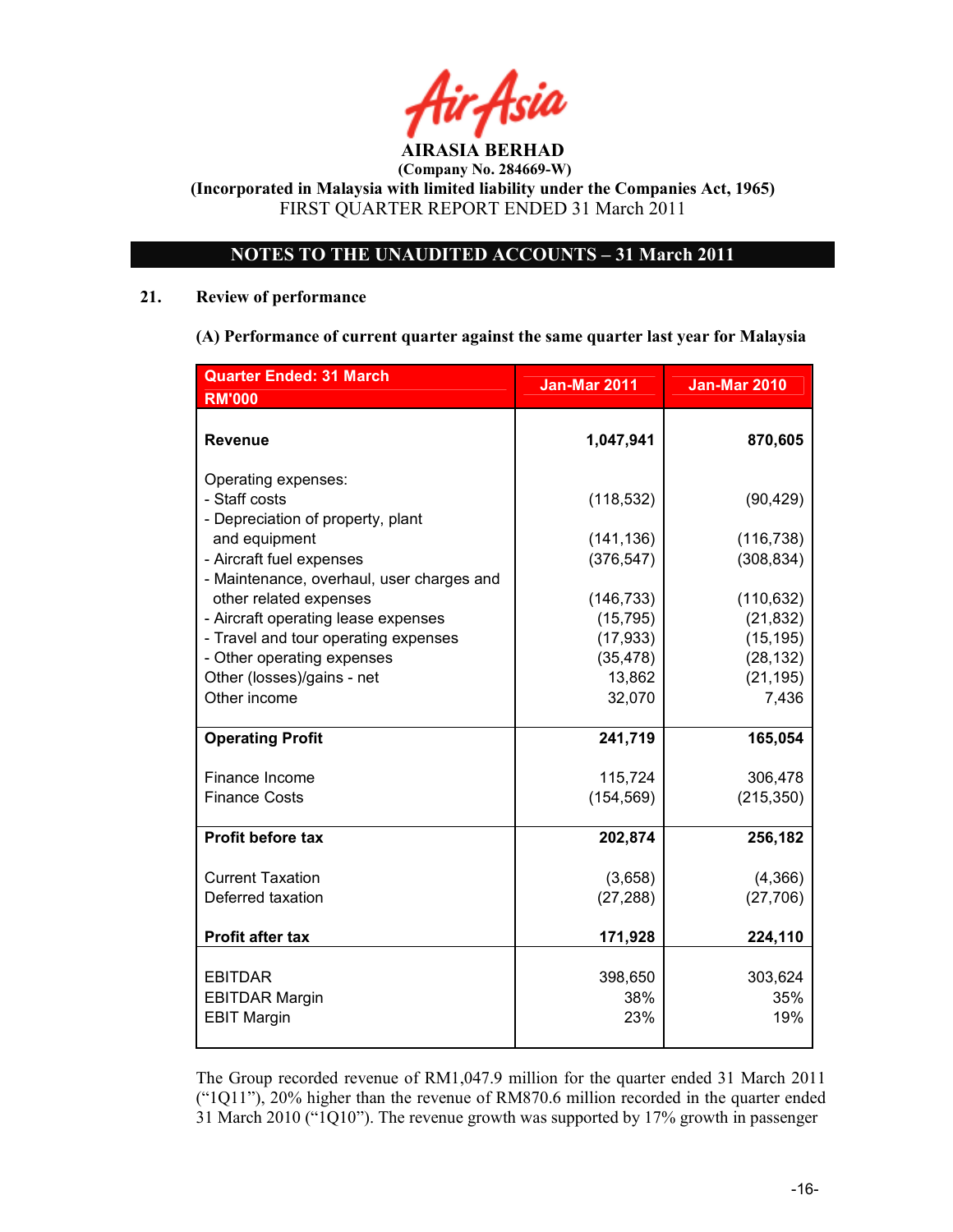

(Incorporated in Malaysia with limited liability under the Companies Act, 1965) FIRST QUARTER REPORT ENDED 31 March 2011

## NOTES TO THE UNAUDITED ACCOUNTS - 31 March 2011

volume offset by an average fare that was 5% lower at RM164 as compared to RM173 achieved in 1Q10. Ancillary income per passenger year-on-year rose by 31% to RM50 from RM38. Seat load factor was 6 percentage points higher at 80% compared to 74% in the same period last year.

The profit after tax for the period was RM171.9 million compared to RM224.1million in the same quarter of 2010.

## (B) Cashflow commentary for current quarter against immediately preceding quarter

| <b>Net Cash Flow (RM'000)</b>                                                                   | <b>Jan-Mar 2011</b>             | <b>Oct-Dec 2010</b>                   |
|-------------------------------------------------------------------------------------------------|---------------------------------|---------------------------------------|
| Cash from Operations<br>Cash from Investing Activities<br><b>Cash from Financing Activities</b> | 454,186<br>(210, 433)<br>44.951 | 1,140,096<br>(1, 164, 243)<br>666,999 |
| <b>Net Cash Flow</b>                                                                            | 288,704                         | 642,852                               |

The Group's cash from operations was RM454.2 million, compared to RM1,140.1 million in the immediate preceding quarter ended December 2010. Net cash flow in the quarter amounted to RM288.7 million, as cash generated from operations exceeded investing cash flows.

#### (C) Balance sheet commentary for current quarter

| <b>Balance Sheet</b><br><b>RM</b> million | <b>Jan-Mar 2011</b> | <b>Oct-Dec 2010</b> |
|-------------------------------------------|---------------------|---------------------|
| <b>Total Debt</b><br>Cash                 | 7,770<br>1,794      | 7,857<br>1,501      |
| <b>Net Debt</b>                           | 5,976               | 6,356               |
| <b>Net Gearing</b>                        | 1.57                | 1.75                |

The Group's total debt as of end of 31 March 2011 was RM7,770 million. The Group's net debt after offsetting the cash balances amounted to RM5,976 million. This translates to a net gearing ratio of 1.57 times, 10% lower than the immediately preceding quarter.

## 22. Jointly Controlled Entity and Associate Company

#### i) Jointly Controlled Entity - AirAsia Thailand

AirAsia Thailand is a joint venture company owned 49% by AirAsia Berhad. As such it is accounted for using the equity method, as permitted by the Malaysian Accounting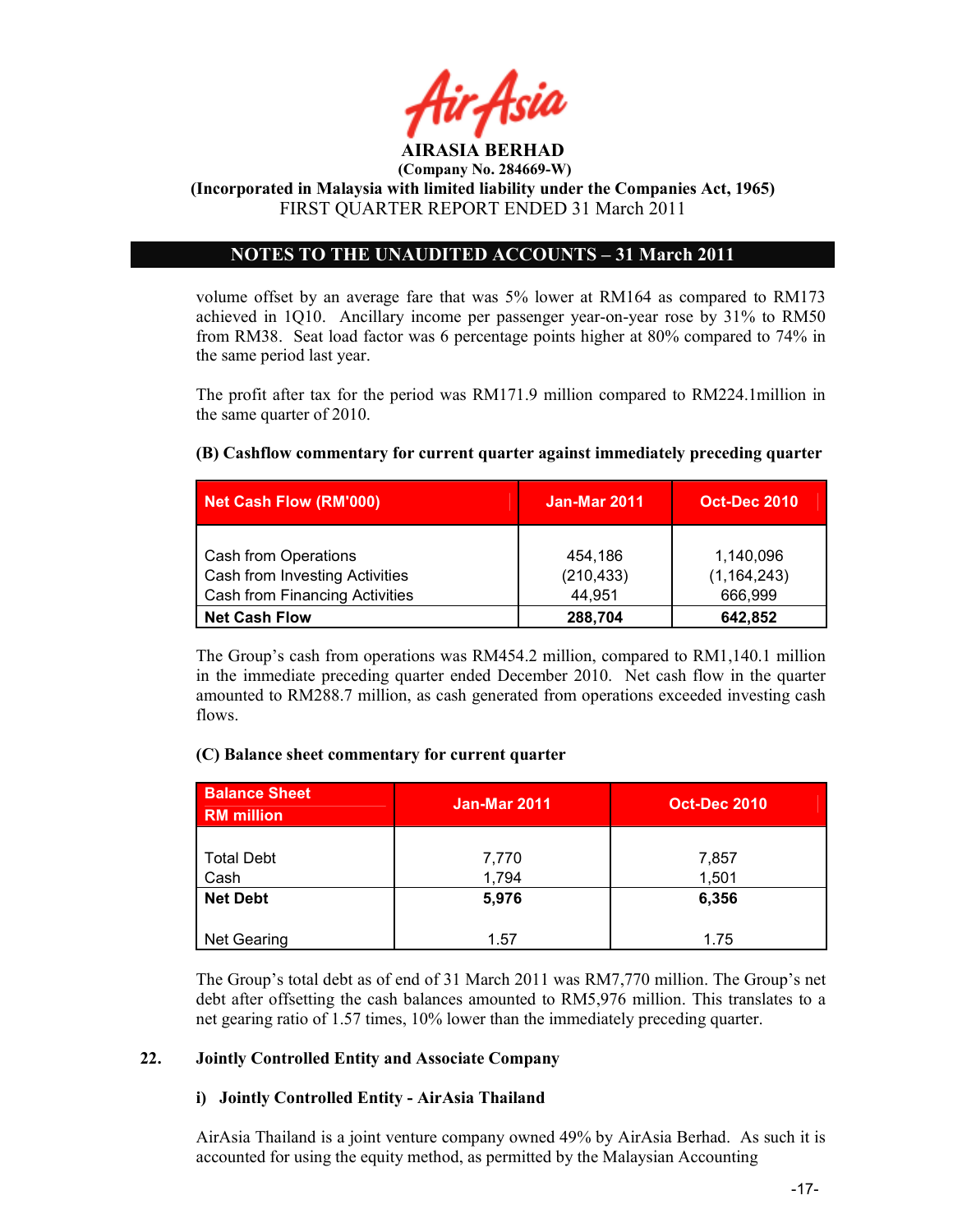

(Incorporated in Malaysia with limited liability under the Companies Act, 1965) FIRST QUARTER REPORT ENDED 31 March 2011

## OTES TO THE UAUDITED ACCOUTS – 31 March 2011

Standards Board FRS131, Interests in Joint Ventures. As the Group's interest in AirAsia Thailand has been reduced to zero no additional losses are provided for, and the Group will only resume recognizing its share of profits only after its share of profits equals the share of losses not recognized.

AirAsia Thailand recorded revenue of THB4,086.3 million in 1Q11, 33% higher compared to the THB3,065.6 million achieved in 1Q10. The positive growth in revenue is attributed to higher passenger volume, a higher contribution from ancillary income and improving yields. AirAsia Thailand has achieved passenger growth of 23% as compared to 1Q10 while the seat load factor was higher by 3 percentage points at 84%. Average base fare was higher by 5% at THB1,885 as compared to THB1,800 achieved in 1Q10.

AirAsia Thailand's achieved a net profit of THB811.4 million in 1Q11, a 30% improvement over the THB622.8 million profit in 1Q10.

| <b>Quarter Ended: 31 March</b>   | Jan-Mar<br>2011 | <b>Jan-Mar</b><br>2010 | <b>Change</b><br>$y$ -o-y |
|----------------------------------|-----------------|------------------------|---------------------------|
|                                  |                 |                        |                           |
| Passengers Carried               | 1,817,485       | 1,481,111              | 23%                       |
| Capacity                         | 2,154,780       | 1,836,101              | 17%                       |
| Seat Load Factor                 | 84%             | 81%                    | 3 ppt                     |
| ASK (million)                    | 2,261           | 1,914                  | 18%                       |
| RPK (million)                    | 1,906           | 1,544                  | 23%                       |
| Average Fare (THB)               | 1,885           | 1,800                  | 5%                        |
| Ancillary Income per pax (THB)   | 368             | 274                    | 34%                       |
| Unit Passenger Revenue (THB)     | 2,253           | 2,073                  | 9%                        |
| Rev / ASK (THB)                  | 1.81            | 1.60                   | 13%                       |
| Rev / ASK (US cents)             | 5.92            | 5.24                   | 13%                       |
| Cost / ASK (THB)                 | 1.43            | 1.37                   | 5%                        |
| Cost / ASK (US cents)            | 4.69            | 4.47                   | 5%                        |
| Cost / ASK-ex fuel (THB)         | 0.84            | 0.85                   | $-2\%$                    |
| Cost / ASK-ex fuel (US cents)    | 2.74            | 2.79                   | $-2%$                     |
| Aircraft (average)               | 19              | 20                     | $-5%$                     |
| Aircraft (end of period)         | 20              | 19                     | 5%                        |
| Average Stage Length (km)        | 1,049           | 1,031                  | 2%                        |
| Number of Flights                | 11,971          | 10,802                 | 11%                       |
| Fuel Consumed (barrels)          | 399,816         | 347,145                | 15%                       |
| Average Fuel Price (US\$/barrel) | 117.8           | 96.9                   | 22%                       |

## (A) Performance indicator for Thailand operations for current quarter against the same quarter last year

Exchange Rate: THB:USD – 30.54, prior year US cents figures are restated at current exchange rate.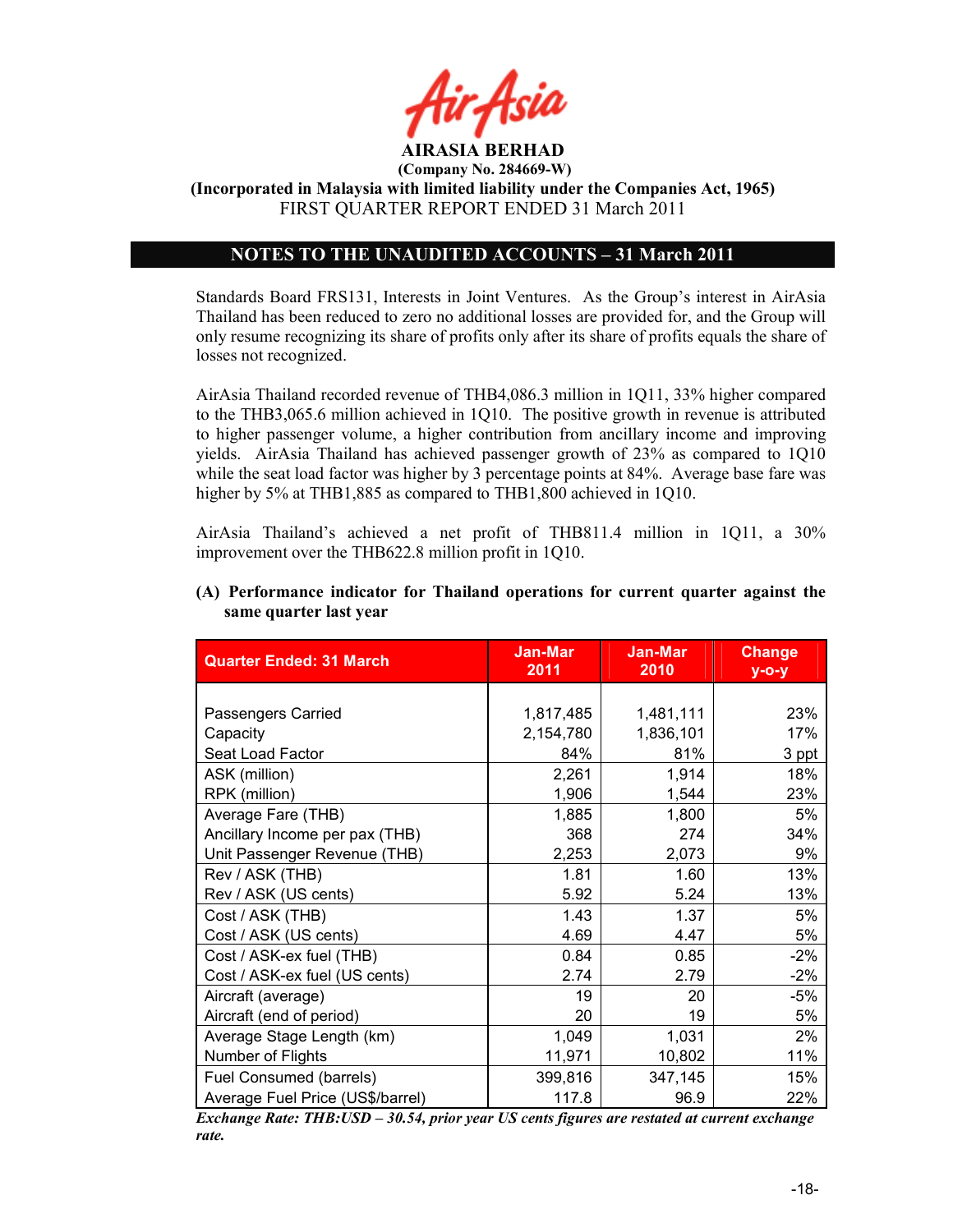

(Company No. 284669-W)

(Incorporated in Malaysia with limited liability under the Companies Act, 1965) FIRST QUARTER REPORT ENDED 31 March 2011

# NOTES TO THE UNAUDITED ACCOUNTS - 31 March 2011

#### (B) Performance of current quarter against the same quarter last year for Thailand

| <b>Quarter Ended: 31 March</b><br><b>THB'000</b>                                                 | <b>Jan-Mar 2011</b>      | <b>Jan-Mar 2010</b>      |
|--------------------------------------------------------------------------------------------------|--------------------------|--------------------------|
| <b>Revenue</b>                                                                                   | 4,086,332                | 3,065,609                |
| Operating expenses:<br>- Staff costs<br>- Depreciation of property, plant                        | (332, 885)               | (256, 026)               |
| and equipment<br>- Aircraft fuel expenses<br>- Maintenance, overhaul, user charges and           | (15, 890)<br>(1,438,773) | (31, 167)<br>(1,026,880) |
| other related expenses<br>- Aircraft operating lease expenses                                    | (763, 358)<br>(655, 156) | (736, 430)<br>(500, 513) |
| - Travel and tour operating expenses<br>- Other operating expenses<br>Other (losses)/gains - net | (124, 439)               | (105, 579)               |
| Other income                                                                                     | 93,458                   | 42,727                   |
| <b>Operating Profit</b>                                                                          | 849,289                  | 451,741                  |
| Finance Income                                                                                   | (16, 916)                | 172,432                  |
| <b>Finance Costs</b>                                                                             | (20, 318)                | (673)                    |
| Profit before tax                                                                                | 812,055                  | 623,500                  |
| Taxation                                                                                         | (693)                    | (638)                    |
| <b>Profit after tax</b>                                                                          | 811,362                  | 622,862                  |
| <b>EBITDAR</b>                                                                                   | 1,520,335                | 983,421                  |
| <b>EBITDAR Margin</b>                                                                            | 37%                      | 32%                      |
| <b>EBIT Margin</b>                                                                               | 21%                      | 15%                      |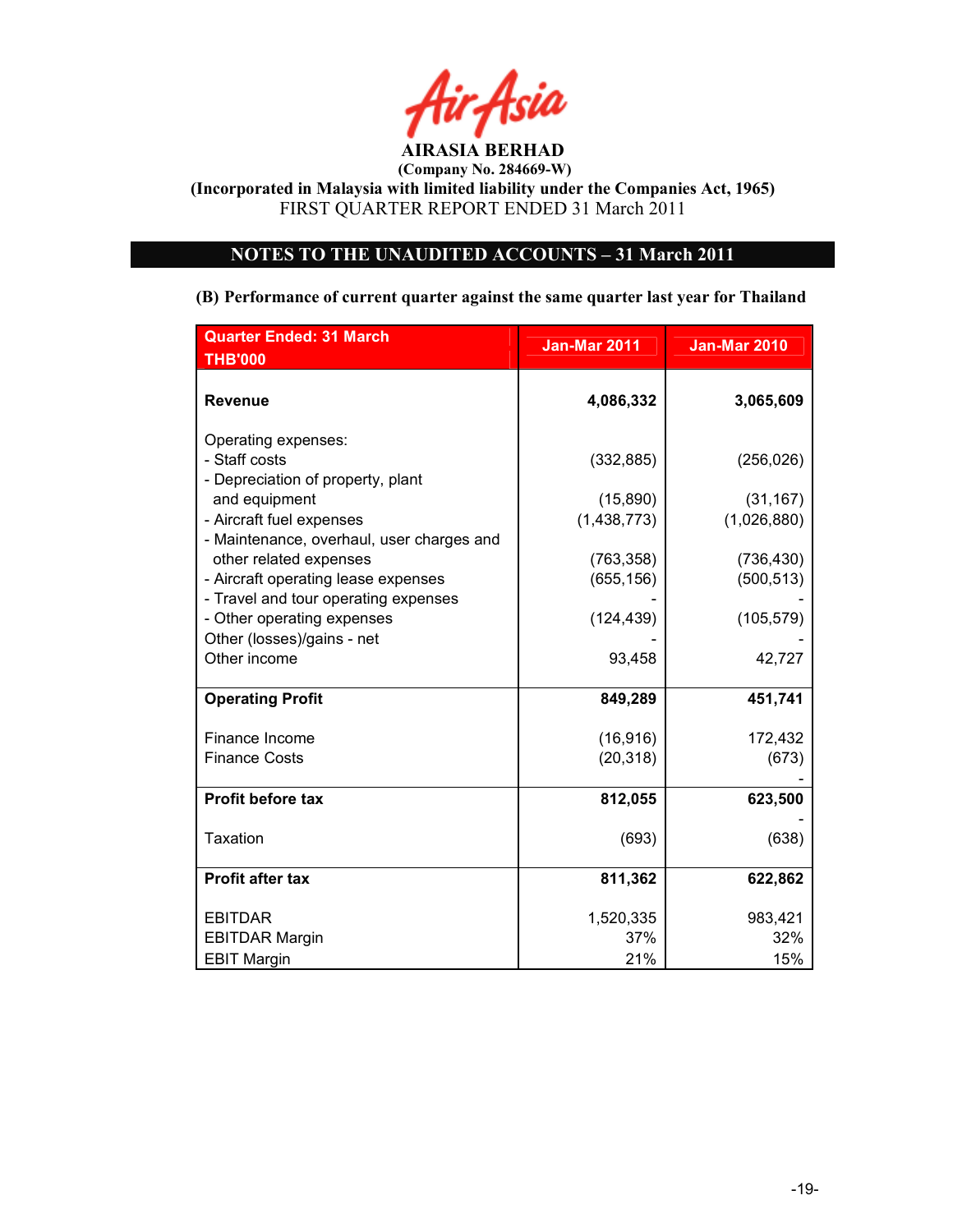(Incorporated in Malaysia with limited liability under the Companies Act, 1965) FIRST QUARTER REPORT ENDED 31 March 2011

## OTES TO THE UAUDITED ACCOUTS – 31 March 2011

## (C) Balance Sheet

| <b>Quarter Ended: 31 March</b>        | <b>Mar 2011</b> | <b>Dec 2010</b> |  |
|---------------------------------------|-----------------|-----------------|--|
| <b>THB 000's</b>                      |                 |                 |  |
|                                       |                 |                 |  |
| Property, Plant & Equipment           | 289,769         | 287,660         |  |
| Work In Progress                      | 5,552           | 8,106           |  |
| Deferred Expenditure                  |                 |                 |  |
| Inventory                             | 6,947           | 6,390           |  |
| Other Debtors & Prepayments           | 1,042,512       | 1,100,273       |  |
| Cash & Short Term Deposits            | 699,856         | 566,958         |  |
| <b>Total Assets</b>                   | 2,044,637       | 1,969,388       |  |
|                                       |                 |                 |  |
| Sales In Advance                      | 2,296,826       | 2,211,635       |  |
| <b>Other Creditors &amp; Accruals</b> | 485,660         | 620,102         |  |
| Amounts Owing to Related Party        | 881,576         | 1,568,439       |  |
| <b>Total Liabilities</b>              | 3,664,062       | 4,400,176       |  |
|                                       |                 |                 |  |
| <b>Share Capital</b>                  | 400,000         | 400,000         |  |
| <b>Share Premium</b>                  | 1,228           | 1,228           |  |
| <b>Retained Earnings</b>              | (2,020,653)     | (2,832,015)     |  |
| <b>Total Equity</b>                   | (1,619,425)     | (2, 430, 787)   |  |

## ii) Associate Company - AirAsia Indonesia

AirAsia Indonesia is an associate company owned 49% by AirAsia Berhad. As such it is accounted for using the equity method, as permitted by the Malaysian Accounting Standards Board FRS128, Investments in Associates. As the Group's interest in AirAsia Indonesia has been reduced to zero no additional losses are provided for, and the Group will only resume recognizing its share of profits only after its share of profits equals the share of losses not recognized.

Indonesia AirAsia recorded revenue of IDR774.8 billion in 1Q11, 38% higher as compared to the IDR563.5 billion achieved in 1Q10. The positive growth in revenue can be attributed to higher passenger volumes, improved contribution from ancillary income per passenger which increased by 57% and higher base fares which rose by 12% over the same quarter in 2010. Passengers carried by AirAsia Indonesia increased by 22% year on year and the seat load factor rose to 79% from 72% a year before as passenger growth outstripped capacity growth.

The Indonesian operations produced a profit after tax of IDR31.9 billion in 1Q11, compared to the IDR4.6 billion profit recorded in the same quarter of 2010.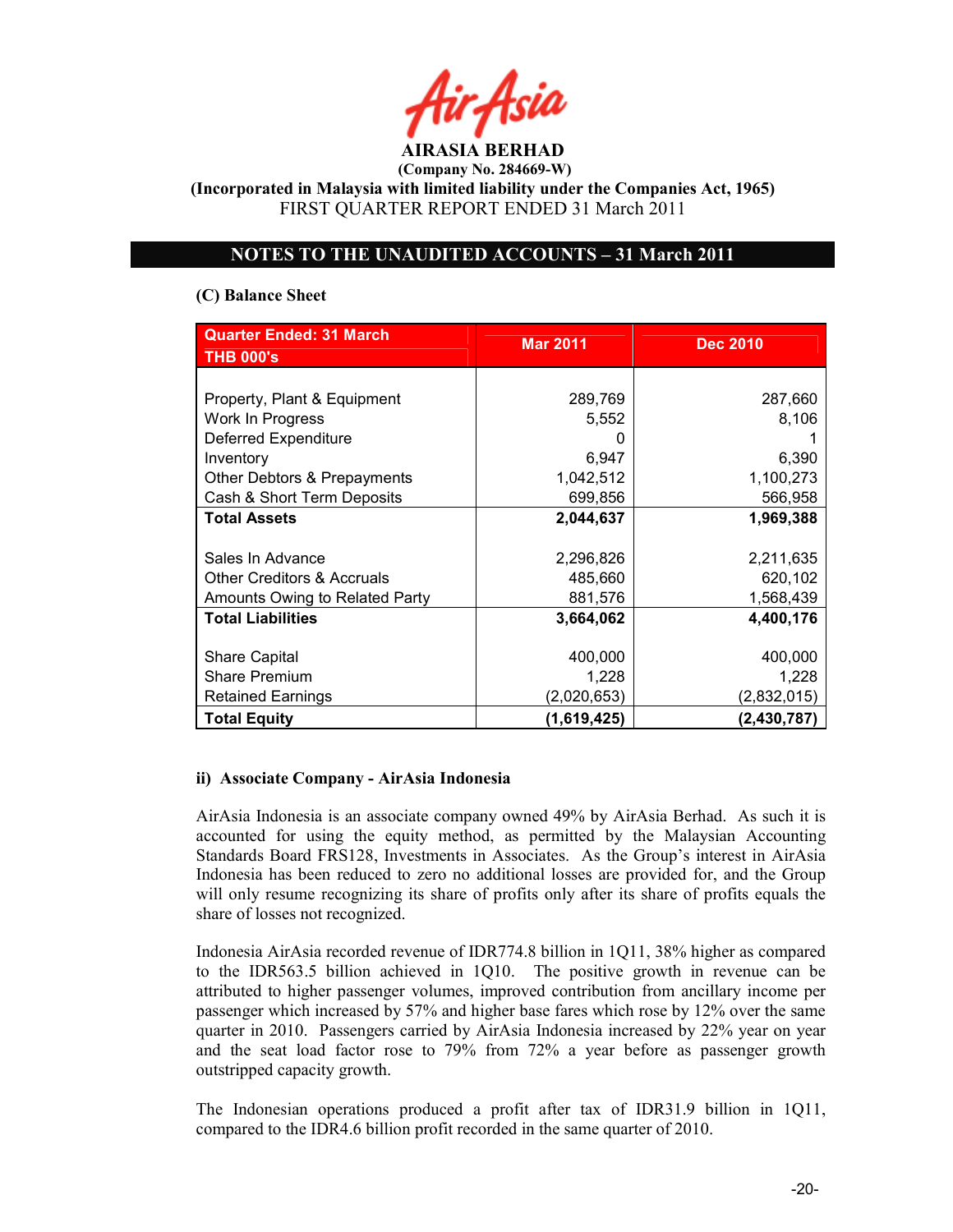

(Company No. 284669-W)

(Incorporated in Malaysia with limited liability under the Companies Act, 1965) FIRST QUARTER REPORT ENDED 31 March 2011

## OTES TO THE UAUDITED ACCOUTS – 31 March 2011

(A) Performance indicator for Indonesia operations for current quarter against the same quarter last year

| <b>Quarter Ended: 31 March</b>   | <b>Jan-Mar 2011</b> | <b>Jan-Mar 2010</b> | <b>Change</b><br>$y$ -o-y |
|----------------------------------|---------------------|---------------------|---------------------------|
|                                  |                     |                     |                           |
| Passengers Carried               | 1,093,643           | 893,381             | 22%                       |
| Capacity                         | 1,388,588           | 1,234,492           | 12%                       |
| Seat Load Factor                 | 79%                 | 72%                 | 7 ppt                     |
| ASK (million)                    | 1,953               | 1,569               | 24%                       |
| RPK (million)                    | 1,511               | 1,136               | 33%                       |
| Average Fare (IDR)               | 556,448             | 496,511             | 12%                       |
| Ancillary Income per pax (IDR)   | 152,052             | 96,666              | 57%                       |
| Unit Passenger Revenue (IDR)     | 708,500             | 593,177             | 19%                       |
| Rev / ASK (IDR)                  | 396.71              | 359.12              | 10%                       |
| Rev / ASK (US cents)             | 4.45                | 4.03                | 10%                       |
| Cost / ASK (IDR)                 | 392.20              | 349.80              | 12%                       |
| Cost / ASK (US cents)            | 4.40                | 3.93                | 12%                       |
| Cost / ASK-ex fuel (IDR)         | 223.45              | 194.90              | 15%                       |
| Cost / ASK-ex fuel (US cents)    | 2.51                | 2.19                | 15%                       |
| Aircraft (average)               | 19                  | 14                  | 33%                       |
| Aircraft (end of period)         | 20                  | 16                  | 25%                       |
| Average Stage Length (km)        | 1,407               | 1,269               | 11%                       |
| Number of Flights                | 7,911               | 7,213               | 10%                       |
| Fuel Consumed (barrels)          | 320,970             | 259,980             | 23%                       |
| Average Fuel Price (US\$/barrel) | 117.6               | 100.4               | 17%                       |

Exchange Rate: USD:IDR – 8,906, prior year US cents figures are restated at current exchange rate.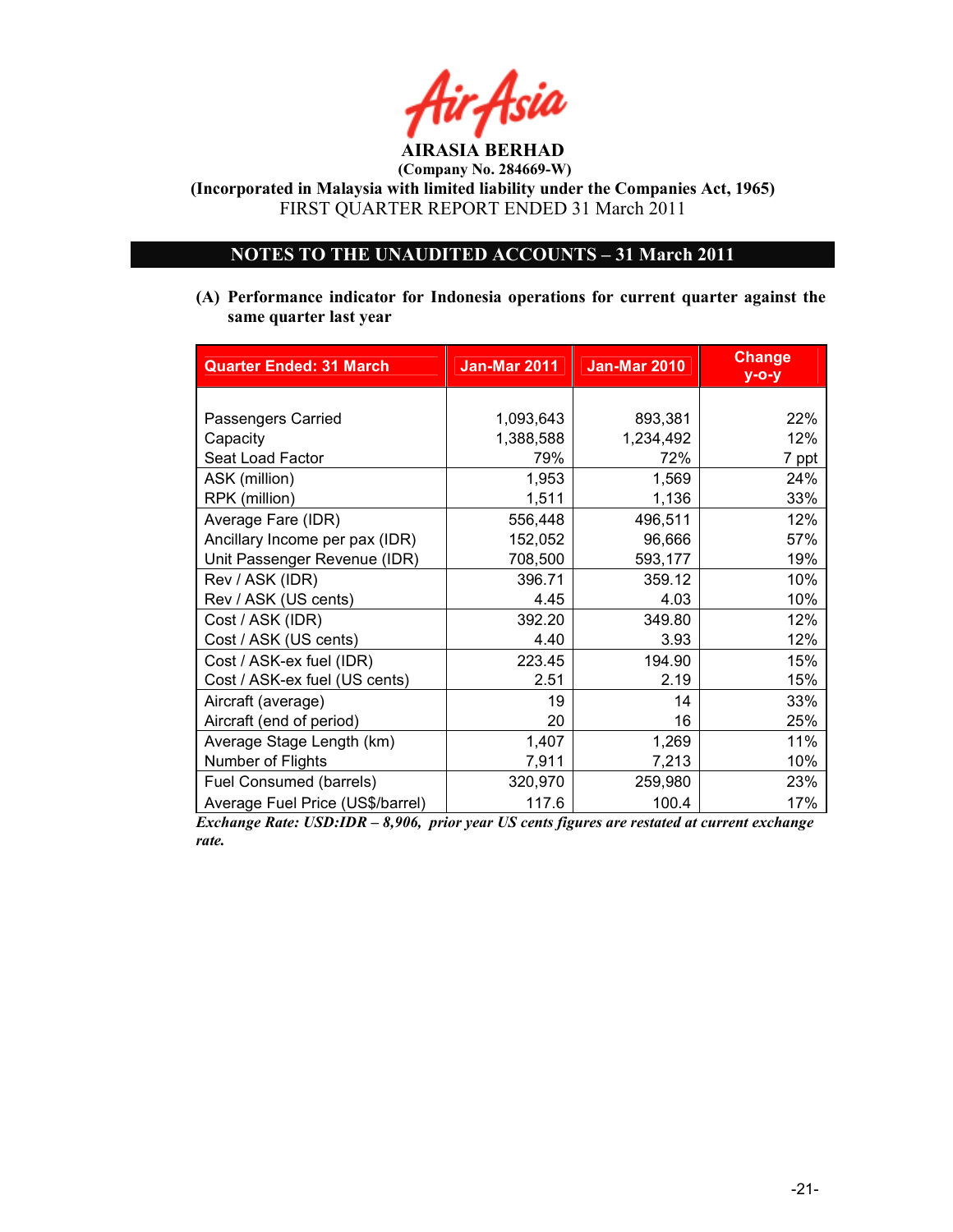

(Company No. 284669-W)

(Incorporated in Malaysia with limited liability under the Companies Act, 1965) FIRST QUARTER REPORT ENDED 31 March 2011

# NOTES TO THE UNAUDITED ACCOUNTS - 31 March 2011

#### (B) Performance of current quarter against the same quarter last year for Indonesia

| <b>Quarter Ended: 31 March</b>            | <b>Jan-Mar 2011</b> | <b>Jan-Mar 2010</b> |  |
|-------------------------------------------|---------------------|---------------------|--|
| <b>IDR</b> million                        |                     |                     |  |
| <b>Revenue</b>                            | 774,846             | 563,502             |  |
| Operating expenses:                       |                     |                     |  |
| - Staff costs                             | (87, 728)           | (72, 694)           |  |
| - Depreciation                            | (4,894)             | (4,265)             |  |
| - Aircraft fuel expenses                  | (336, 051)          | (244, 036)          |  |
| - Aircraft operating lease expense        | (157, 672)          | (118, 347)          |  |
| - Maintenance, overhaul, user charges and |                     |                     |  |
| other related expenses                    | (165, 228)          | (97,072)            |  |
| - Travel and tour operating expenses      |                     |                     |  |
| - Other operating expenses                | (20, 878)           | (13, 444)           |  |
| Other (losses)/gains - net                |                     |                     |  |
| Other income                              | 6,414               | 981                 |  |
| <b>Operating Profit</b>                   | 8,809               | 14,625              |  |
| Finance Income                            | 35,032              | 10,148              |  |
| <b>Finance Costs</b>                      | (11, 898)           | (20, 133)           |  |
|                                           |                     |                     |  |
| <b>Profit before tax</b>                  | 31,943              | 4,640               |  |
| <b>Taxation</b>                           |                     |                     |  |
| <b>Profit after tax</b>                   | 31,943              | 4,640               |  |
| <b>EBITDAR</b>                            | 171,375             | 137,237             |  |
| <b>EBITDAR Margin</b>                     | 22%                 | 24%                 |  |
| <b>EBIT Margin</b>                        | 1%                  | 3%                  |  |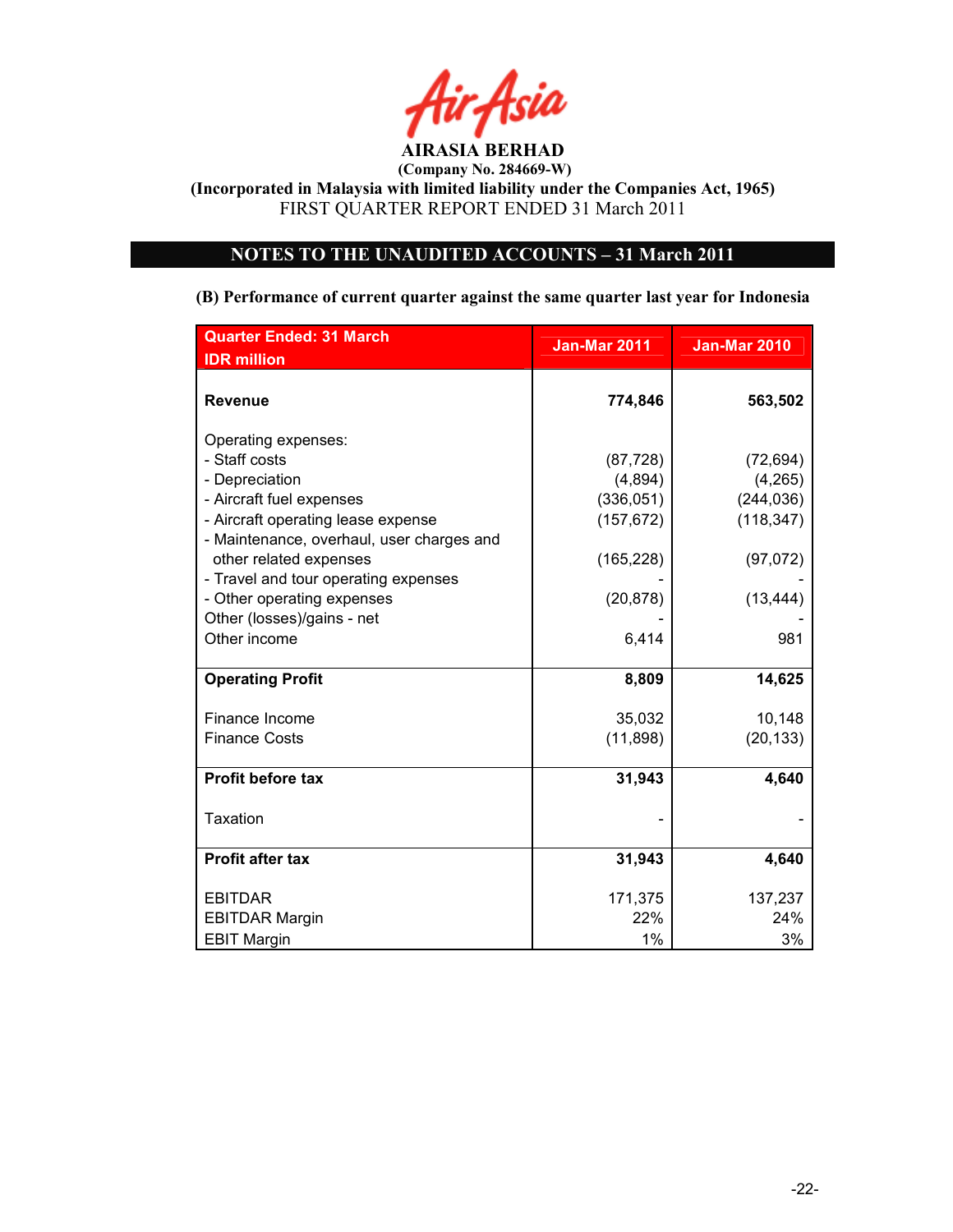(Incorporated in Malaysia with limited liability under the Companies Act, 1965) FIRST QUARTER REPORT ENDED 31 March 2011

## OTES TO THE UAUDITED ACCOUTS – 31 March 2011

## (C) Balance Sheet

| <b>Quarter Ended: 31 March</b>        | <b>Mar 2011</b> | <b>Dec 2010</b> |
|---------------------------------------|-----------------|-----------------|
| <b>IDR</b> m                          |                 |                 |
|                                       |                 |                 |
| Property, Plant & Equipment           | 101,976         | 102,976         |
| Work In Progress                      | 228             | 775             |
| Deferred Expenditure                  | 1,206           | 1,609           |
| Inventory                             | 3,699           | 3,834           |
| Other Debtors & Prepayments           | 14,794          | 36,042          |
| Cash & Short Term Deposits            | 122,097         | 40,403          |
| <b>Total Assets</b>                   | 244,001         | 185,639         |
|                                       |                 |                 |
| Sales In Advance                      | 494,871         | 440,251         |
| <b>Other Creditors &amp; Accruals</b> | 339,932         | 250,691         |
| Amounts Owing to Related Party        | 555,449         | 672,890         |
| <b>Borrowings</b>                     | 138,974         | 138,974         |
| <b>Total Liabilities</b>              | 1,529,225       | 1,502,806       |
|                                       |                 |                 |
| <b>Share Capital</b>                  | 180,000         | 180,000         |
| Share Premium                         |                 |                 |
| <b>Retained Earnings</b>              | (1,465,224)     | (1,497,167)     |
| <b>Total Equity</b>                   | (1,285,224)     | (1,317,167)     |

## iii) Unrecognised share of profits/(losses) in jointly controlled entity and associate company.

FRS 128 states that interest in an associate is defined as "the carrying amount of the investment in the associate under the equity method together with any long-term interests that, in substance, form part of the investor's net investment in the associate". On this basis, the share of losses of the investment in associate was equity accounted for by the Group and limited to the Group's investment in the ordinary share capital of the associate.

|                   | Unrecognised share of net profit $\ell$ Unrecognised share of net |            |
|-------------------|-------------------------------------------------------------------|------------|
|                   | (loss) for the Quarter ended   profit / (loss) as of $31/12/2010$ |            |
|                   | 31/03/2011                                                        |            |
|                   | RM'Million                                                        | RM'Million |
| Thai AirAsia      | 397                                                               | (127.8)    |
| Indonesia AirAsia | 5.3                                                               | (196.6)    |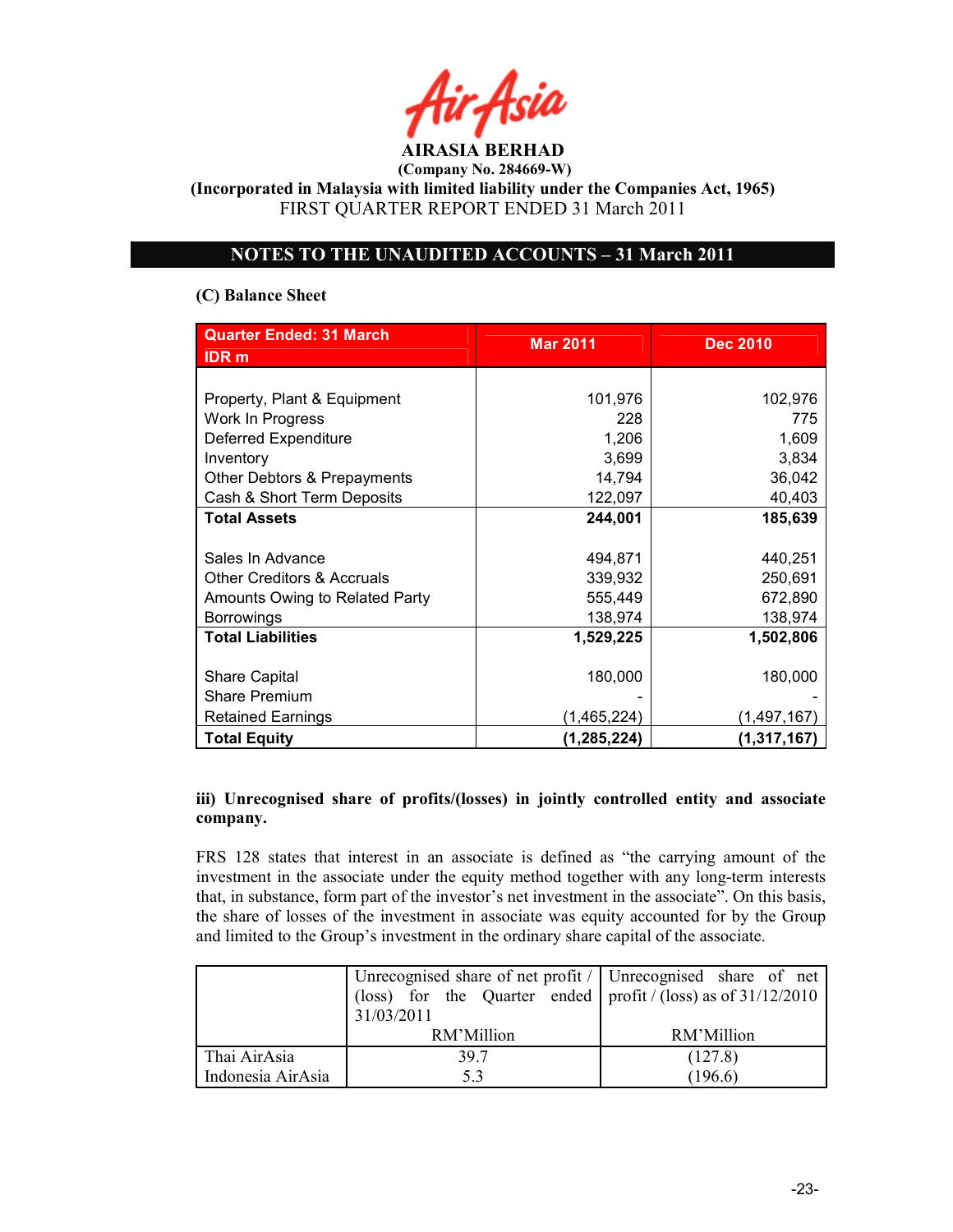

## NOTES TO THE UNAUDITED ACCOUNTS - 31 March 2011

#### 23. Variation of results against preceding quarter

The Group achieved a profit after taxation of RM171.9 million for the quarter under review. This is lower by RM144.7 million compared to the RM316.6 million profit after taxation achieved in the immediately preceding quarter ended 31 December 2010.

#### 24. Commentary on prospects

Based on the current forward booking trend, the underlying passenger demand in the second quarter for the Malaysian, Thai and Indonesian operations remains positive. Load factors achieved in the month of April were ahead of the prior year for all three carriers, with average fares higher in Thailand and Indonesia and slightly behind the prior year for the Malaysian operations.

In Malaysia, forward loads for the remaining months of the second quarter and beyond remain ahead of the prior year, indicating that demand remains strong. Passenger numbers are expected to continue increasing ahead of capacity growth, while new sources of ancillary income will maintain yields in combination with improved load factors.

In Thailand, demand is growing at a stronger than ever rate for both domestic and international sectors. The new hub in Chiang Mai is performing well and operating new routes where demand has exceeded expectations. Performance for the rest of the year is expected to remain good driven by higher loads and yields, though these will be tempered by the higher average fuel prices expected in the second quarter.

In Indonesia, the next quarter will see the launch of Airbus A320 operations from Bandung which will improve brand awareness of AirAsia at the Bandung hub. The Medan hub is also exhibiting strong growth, while the abolition of the travel tax for Indonesians flying abroad continues to boost demand on international sectors.

The Group will not take delivery any A320 aircraft in the second quarter of the year. Three deliveries will made in the third quarter and four in the final quarter of the year, of which three will be deployed in Malaysia, two in Thailand and two in the Philippines. Two new routes are planned across the network in the second quarter of the year, in combination with additions and reductions in frequency on existing routes, while in the third and fourth quarters of the year there will be three new routes operated out of Malaysia, two from Thailand and five from the Philippines, if all regulatory approvals are received as anticipated.

The outlook for the second quarter and beyond should be seen in the context of the recent volatility in the price of oil and aviation fuel. To mitigate the impact of higher fuel prices AirAsia introduced a fuel surcharge with effect 3 May 2011 and the Company will continue to closely monitor fuel price movements. The introduction of a fuel surcharge is expected to significantly offset any effect of higher fuel prices in the second half of the year, but in the second quarter it is not expected to fully offset higher fuel costs.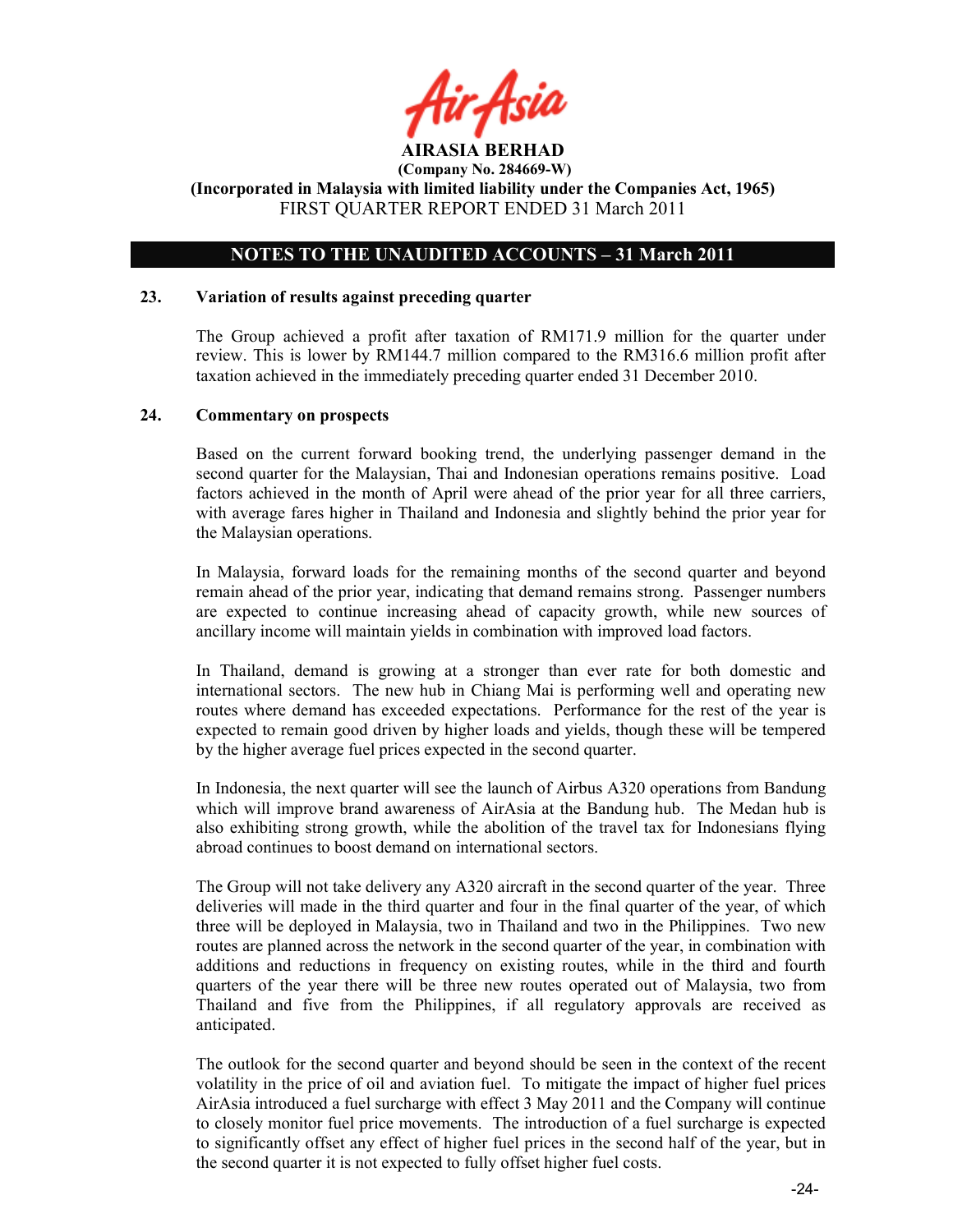

(Incorporated in Malaysia with limited liability under the Companies Act, 1965) FIRST QUARTER REPORT ENDED 31 March 2011

# OTES TO THE UAUDITED ACCOUTS – 31 March 2011

However, barring any unforeseen circumstances, the Directors remain positive with the prospects of the Group for the second quarter of 2011, and for the rest of the year.

#### 25. Profit forecast

The disclosure requirements for explanatory notes for the variance of actual profit after tax and minority interest and forecast profit after tax and minority interest are not applicable for the current quarter and financial year-to-date.

#### 26. Finance Income/(Cost)

|                                                                                | <b>Group and Company</b>     |                              |                                    |                                    |
|--------------------------------------------------------------------------------|------------------------------|------------------------------|------------------------------------|------------------------------------|
| All figures in RM'000                                                          | Quarter<br>Ended<br>31/03/11 | Quarter<br>Ended<br>31/03/10 | <b>Year to</b><br>Date<br>31/03/11 | <b>Year to</b><br>Date<br>31/03/10 |
| <b>Finance Income</b>                                                          |                              |                              |                                    |                                    |
| from<br>Interest<br>due<br>amounts<br>$\alpha$ n<br>associates and JV entities | 10,170                       | 16,208                       | 10,170                             | 16,208                             |
| Interest on deposits                                                           | 4,500                        | 3,007                        | 4,500                              | 3,007                              |
| Foreign exchange gains - net                                                   | 101,054                      | 287,263                      | 101,054                            | 287,263                            |
|                                                                                | 115,724                      | 306,478                      | 115,724                            | 306,478                            |
| <b>Finance Costs</b><br>Fair value losses on derivative                        | (60,080)                     | (121, 277)                   | (60,080)                           | (121, 277)                         |
| financial instruments                                                          |                              |                              |                                    |                                    |
| Bank borrowings                                                                | (92,088)                     | (91, 596)                    | (92,088)                           | (91, 596)                          |
| Amortisation of premiums                                                       | (1,964)                      | (1, 732)                     | (1,964)                            | (1,732)                            |
| Hire purchase payables                                                         | (2)                          | (3)                          | (2)                                | (3)                                |
| Bank facilities and other charges                                              | (435)                        | (742)                        | (435)                              | (742)                              |
|                                                                                | (154, 569)                   | (215,350)                    | (154, 569)                         | (215,350)                          |
| <b>Net Finance (Cost) / Income</b>                                             | (38, 845)                    | 91,128                       | (38, 845)                          | 91,128                             |

## 27. Exceptional item

There were no exceptional items in the quarter under review.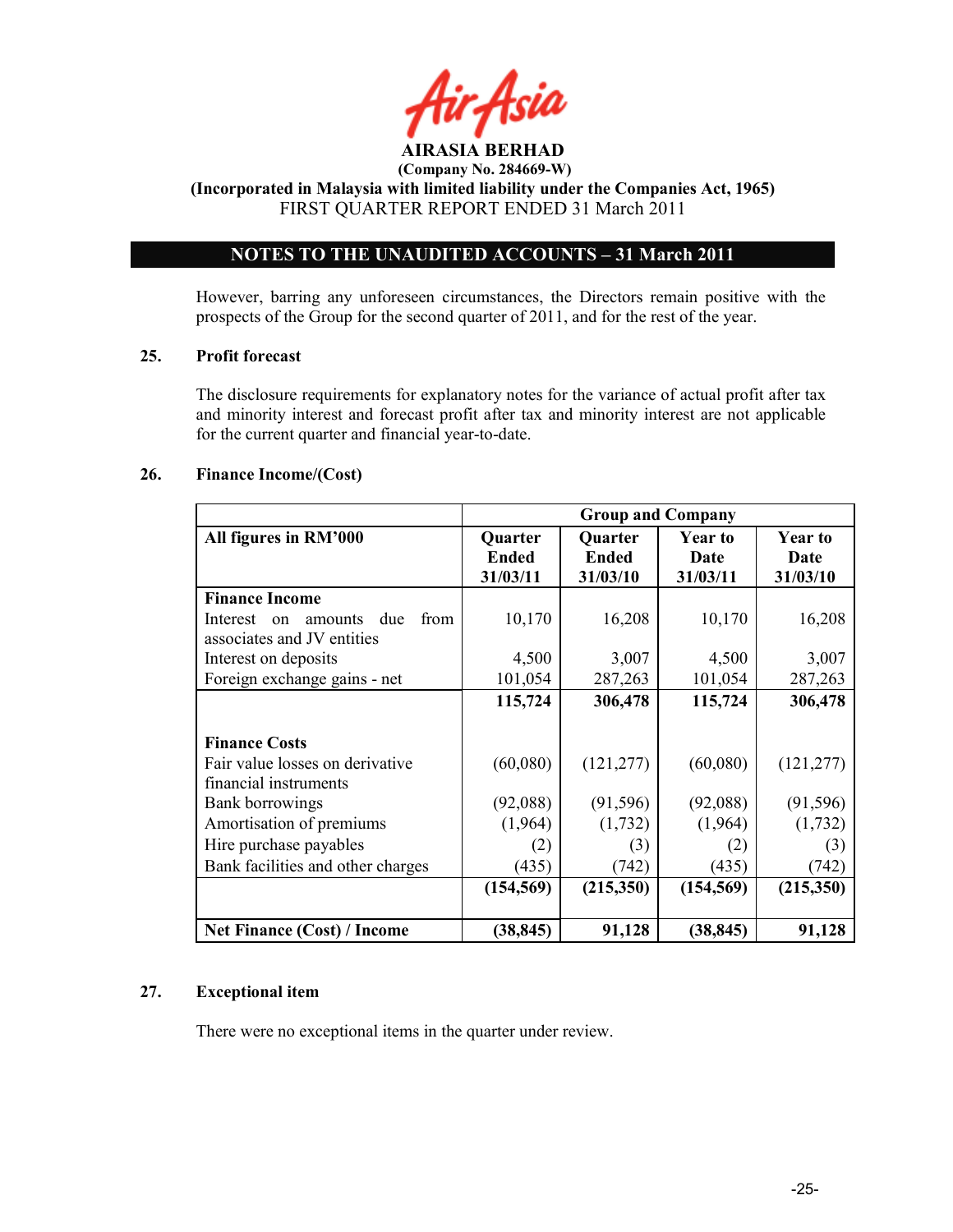hir Asid

## NOTES TO THE UNAUDITED ACCOUNTS – 31 March 2011

#### 28. Income tax expense

#### Current taxation

The current taxation charge of RM3.7 million comprises tax payable on interest income and taxes applicable in foreign branches.

#### Deferred taxation

The RM27.3 million deferred tax charge arises from the net of RM68.7 million deferred tax liabilities and RM41.4 million of deferred tax assets recognized during the period. The deferred tax liabilities arose as the difference between the net book value and tax written down value of property plant and equipment increased in the period a result of capital allowances granted offset by depreciation. The deferred tax assets arose from capital allowances granted in the period but which remained unutilized.

#### 29. Unquoted investments and properties

There was no sale of unquoted investments or properties for the quarter under review and financial period to date.

#### 30. Quoted investments and properties

There was no purchase or disposal of quoted securities for the quarter under review and financial period to date.

#### 31. Status of corporate proposals announced

#### Vietnam Joint Venture

In Vietnam discussions are now progressing towards the completion of the Share Purchase Agreement and the Shareholders Agreement, subsequent to which the first commercial flight for the new Joint Venture Company is expected towards the end of the year.

#### Philippines Joint Venture

In the Philippines, AirAsia and its Philippines counterparts, through a Joint Venture entity known as AirAsia Inc. ("JV"), are working towards obtaining the necessary regulatory approvals for the operations of the JV with the aim of launching the first commercial flight in the third quarter of the year. The process includes applying for the Air Operators Certificate and the Certificate of Public Convenience and Necessity expected to be completed within a period of between three to four months.

#### Expedia Inc Joint Venture

For the recently announced Joint Venture with Expedia Inc, both parties are progressing towards the completion of the transaction and the incorporation of the Joint Venture Company in Singapore. Concurrently, both Expedia and AirAsia are seeking preferential tax status from the Singapore tax authorities for the benefit of the Joint Venture Company.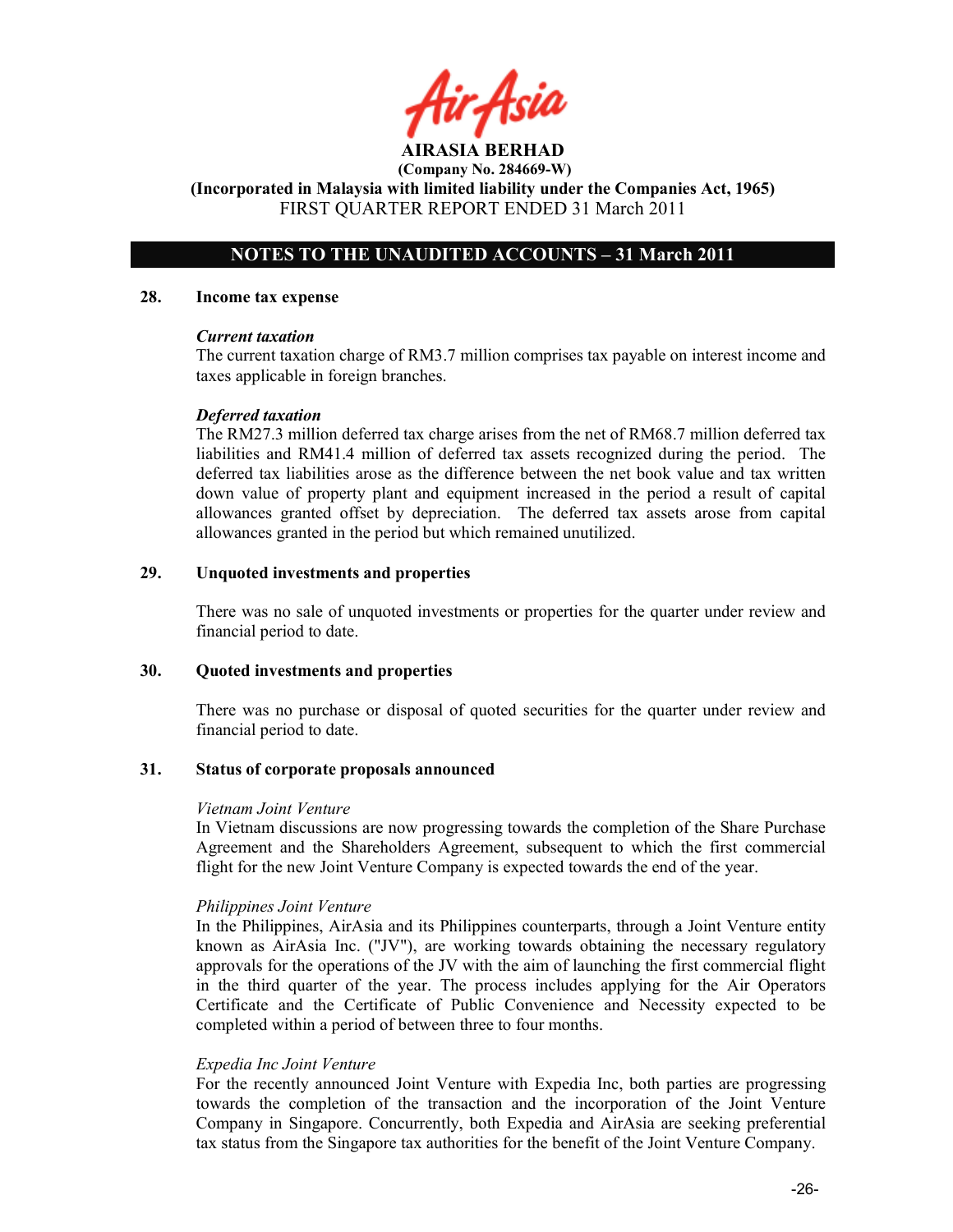

## NOTES TO THE UNAUDITED ACCOUNTS - 31 March 2011

#### 32. Borrowings and debt securities

|                   | At 31/03/2011<br><b>RM'000</b> | At 31/03/2010<br><b>RM'000</b> |
|-------------------|--------------------------------|--------------------------------|
| Current           | 556,231                        | 521,185                        |
|                   |                                |                                |
| Non-current       | 7,213,519                      | 6,665,778                      |
|                   |                                |                                |
| <b>Total Debt</b> | 7,769,750                      | 7,186,963                      |

The borrowings are mainly in the form of term loans which are for the purchase of new Airbus A320-200 aircraft.

The maturity period of non-current borrowing is 14 years and below. Borrowings are denominated in US Dollar (predominantly), RM and Euro. The Company has substantially hedged its foreign exchange exposure through foreign exchange contracts as explained in Note 33 (i).

The Company's aircraft financing facilities are principally secured by the following types of security:

- (a) Assignment of rights under contract with Airbus over each aircraft
- (b) Assignment of insurance and reinsurances of each aircraft
- (c) Assignment of airframe and engine warranties of each aircraft
- (d) Mortgage of the aircraft
- (e) Deregistration Power of Attorney

#### 33. Derivative Financial Instruments:

The fair value of derivative financial instruments is determined in accordance with FRS139 "Financial Instruments: Recognition and Measurement"

#### (i) Forward Foreign Exchange Contracts

As at 31 March 2011, the Group has hedged approximately 46% of its dollar liabilities pertaining to its aircraft, engine and simulator loans into Malaysian Ringgit ("MYR") by using long dated foreign exchange forward contracts. The calculation includes loans for aircraft deployed to Thai AirAsia and Indonesia AirAsia where AirAsia receives lease payments in USD. However, if the calculation is based on loans pertaining to aircraft being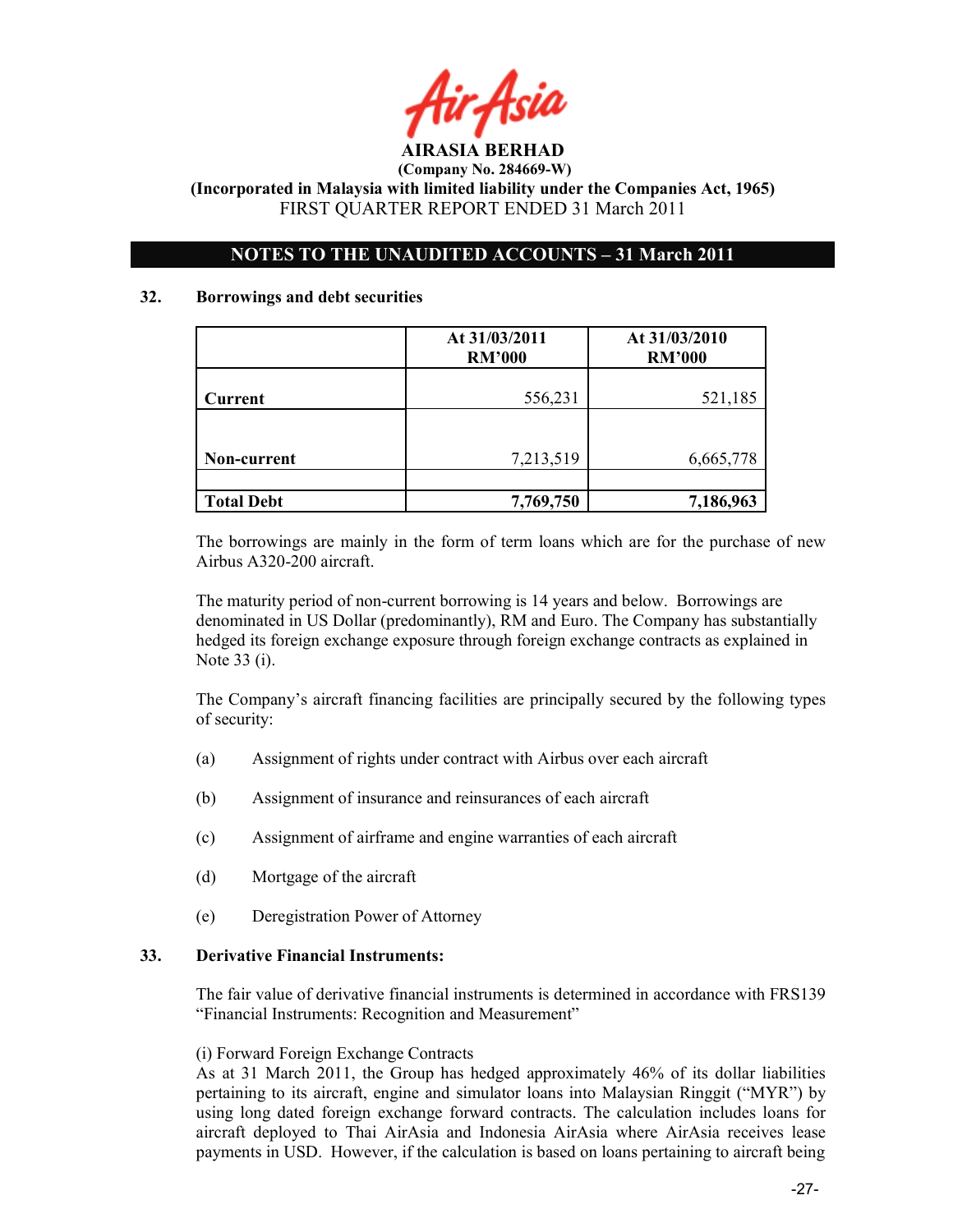(Incorporated in Malaysia with limited liability under the Companies Act, 1965) FIRST QUARTER REPORT ENDED 31 March 2011

## NOTES TO THE UNAUDITED ACCOUNTS - 31 March 2011

deployed to Malaysia, approximately 70% of the loans are hedged from USD into MYR. The latest weighted average foreign forward exchange rate is at 3.2399 USD:MYR.

#### (ii) Interest Rate Hedging

The Group has entered into interest rate hedging transactions to hedge against fluctuations in the US\$ Libor on its existing aircraft financing for aircraft delivering from 2005 to 2011. As at 31 March 2011, the Group has hedged all its existing floating aircraft loans at the strike rates between 3.25% and 5.20% via interest rate swaps, interest rate caps and crosscurrency swaps.

#### (iii) Fuel Hedging

As at 31 March 2011, the Group has entered into West Texas Intermediate ("WTI") fixed swap which represents an up to 9% of the Group's total expected fuel volumes for second quarter of 2011.

#### Derivative financial instruments

| <b>Type of derivatives</b>                                     | <b>Notional Value</b><br>as at 31/03/2011 | <b>Fair Value</b><br>as at 31/03/2011<br><b>Assets/(Liabilities)</b> |
|----------------------------------------------------------------|-------------------------------------------|----------------------------------------------------------------------|
| (i) Fuel contract<br>- less than 1 year<br>- 1 year to 3 years | Barrels (million)<br>0.1                  | RM (million)<br>2.6                                                  |
| Total                                                          |                                           |                                                                      |
| (ii) Interest rate contracts                                   | RM (million)                              | RM (million)                                                         |
| - less than 1 year                                             |                                           |                                                                      |
| - 1 year to 3 years                                            |                                           |                                                                      |
| - more than 3 years                                            | 3,202.5                                   | (269.7)                                                              |
| <b>Total</b>                                                   | 3,202.5                                   | (269.7)                                                              |
| Foreign<br>(iii)<br>currency<br>contracts                      | RM (million)                              | RM (million)                                                         |
| - less than 1 year                                             |                                           |                                                                      |
| - 1 year to 3 years                                            |                                           |                                                                      |
| - more than 3 years                                            | 3,920.0                                   | (205.0)                                                              |
| <b>Total</b>                                                   | 3,920.0                                   | (205.0)                                                              |

The related accounting policies, cash requirements of the derivatives, risks associated with the derivatives and policies to mitigate those risks are unchanged since the last financial year.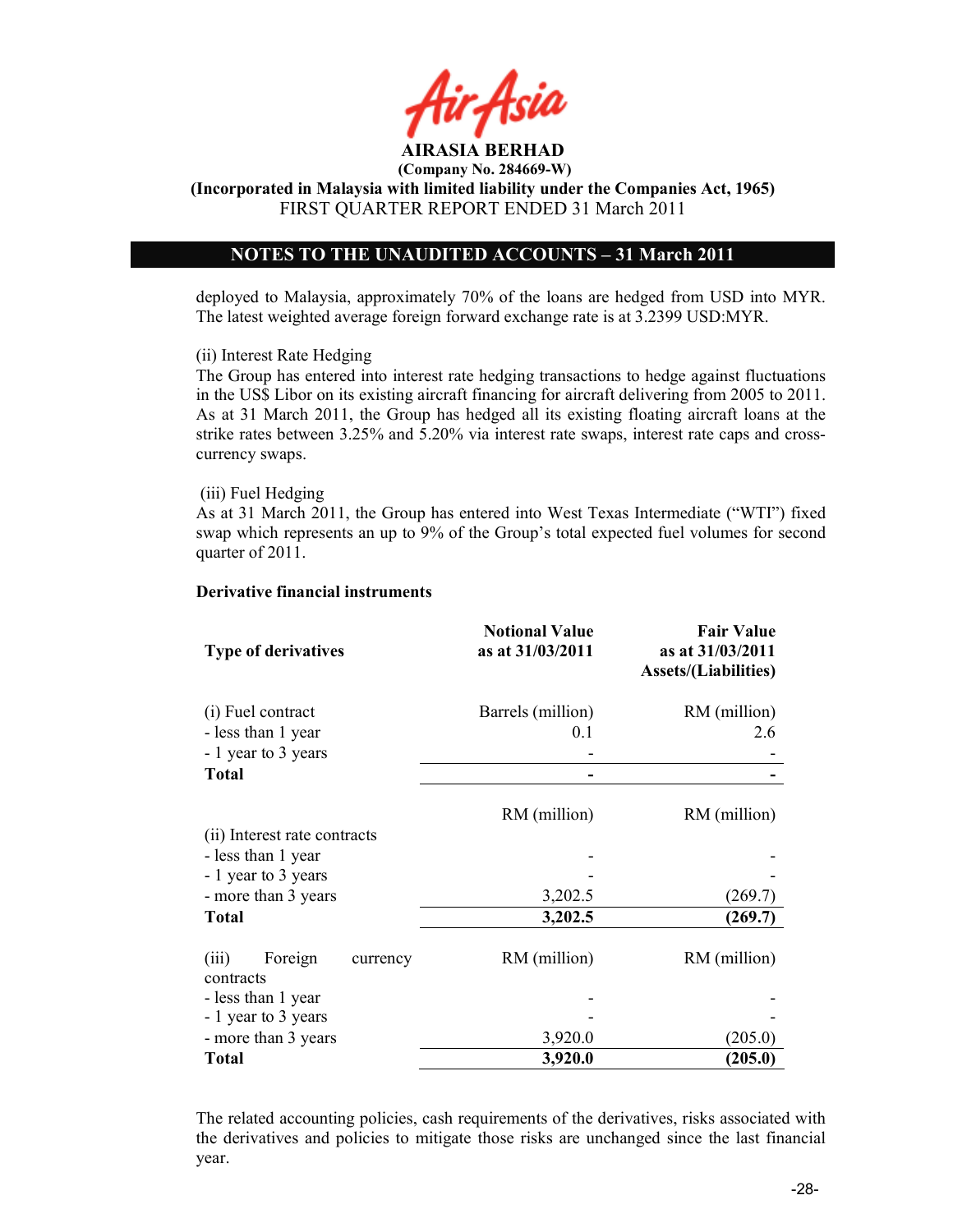# OTES TO THE UAUDITED ACCOUTS – 31 March 2011

#### 34. Material litigation

As at 24 May, there was no material litigation against the Group.

## 35. Proposed dividend

The Directors do not recommend any dividend for the quarter ended 31 March 2011.

#### 36. Earnings per share

#### (a) Basic earnings per share

 Basic earnings per share of the Group are calculated by dividing the net profit for the period by the weighted average number of ordinary shares in issue during the period.

|                                                                                            | <b>INDIVIDUAL QUARTER</b> |                      | <b>CUMULATIVE QUARTER</b> |                       |
|--------------------------------------------------------------------------------------------|---------------------------|----------------------|---------------------------|-----------------------|
|                                                                                            | Current                   | Preceding            | Current                   | <b>Preceding Year</b> |
|                                                                                            | <b>Quarter</b>            | <b>Quarter Ended</b> | <b>Year to Date</b>       | to Date               |
|                                                                                            | <b>Ended</b>              |                      |                           |                       |
|                                                                                            | 31/03/10                  | 31/03/10             | 31/03/10                  | 31/03/10              |
| Net profit for the financial period<br>(RM'000)                                            | 171,928                   | 224,110              | 171,928                   | 224,110               |
| Weighted<br>average number of<br>ordinary shares in issue for basic<br>EPS $(^{\circ}000)$ | 2,775,190                 | 2,457,352            | 2,775,190                 | 2,457,352             |
| for<br>Adjusted<br>share<br>options<br>granted $(000)$                                     | 5,068                     | 5,753                | 5,068                     | 5,753                 |
| Adjusted<br>weighted<br>average<br>number of ordinary shares ('000)                        | 2,780,258                 | 2,463,105            | 2,780,258                 | 2,463,105             |
|                                                                                            |                           |                      |                           |                       |
| Basic earnings per share (sen)                                                             | 6.2                       | 9.1                  | 6.2                       | 9.1                   |
| Diluted earnings per share (sen)                                                           | 6.2                       | 9.1                  | 6.2                       | 9.1                   |

#### (b) Diluted earnings per share

 The Group has no dilution in its earnings per share in the current quarter as there is no dilutive potential.